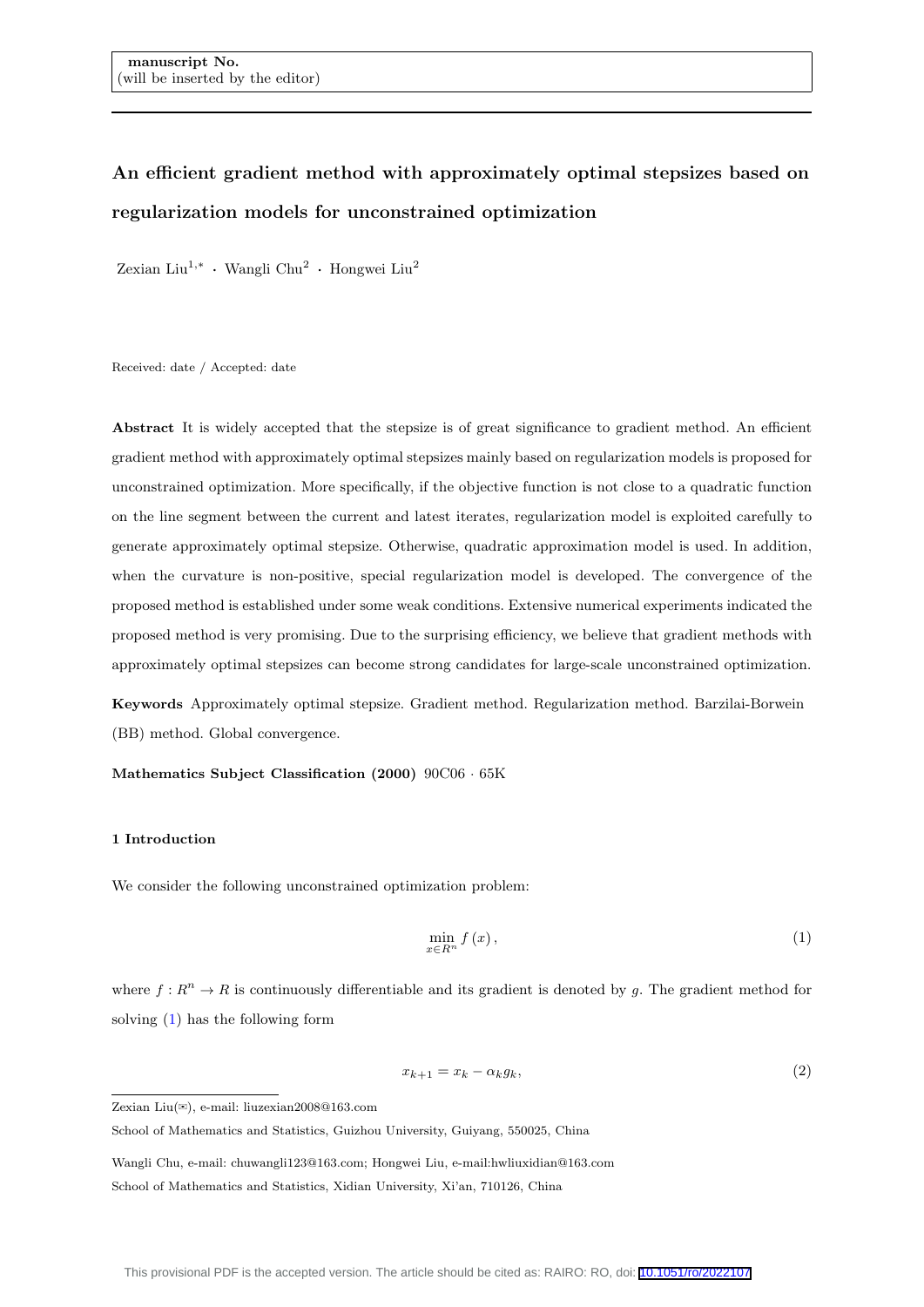where  $\alpha_k$  is the stepsize and  $g_k = \nabla f(x_k)$ . Throughout this paper,  $f_k = f(x_k)$ ,  $s_{k-1} = x_k - x_{k-1}$ ,  $y_{k-1} =$  $g_k - g_{k-1}$  and  $\|.\|$  denotes the Euclidean norm.

It is widely accepted that the stepsize is of great significance to the theory and numerical performance of gradient method, and the stepsize is the core problem of gradient method. The classical steepest descent method [\[1\]](#page-18-0), where the stepsize is given by  $\alpha_k^{SD} = \arg\min_{\alpha>0} f(x_k - \alpha g_k)$ , is badly affected by ill conditioning and thus converges slowly [\[2\]](#page-18-1). In 1988, Barzilai and Borwein [\[3\]](#page-18-2) proposed a two-point gradient method (BB method), where the famous stepsize (BB stepsize) is given by

$$
\alpha_k^{BB_1} = \frac{\|s_{k-1}\|^2}{s_{k-1}^T y_{k-1}} \quad \text{or} \quad \alpha_k^{BB_2} = \frac{s_{k-1}^T y_{k-1}}{\|y_{k-1}\|^2}.
$$
 (3)

Due to the simplicity and nice numerical efficiency, the BB method has received extensive attention. The BB method has been shown to be globally [\[4\]](#page-18-3) and R-linearly [\[5\]](#page-18-4) convergent for any dimensional strictly convex quadratic functions. In 2021, Li and Sun [\[6\]](#page-18-5) presented an interesting improved R-linear convergence result of the BB method. Raydan [\[8\]](#page-18-6) proposed the global BB method by incorporating the nonmonotone line search (GLL line search) [\[9\]](#page-18-7). Dai et al. [\[7\]](#page-18-8) presented a quite efficient gradient method by adaptively choosing the BB stepsizes. Dai et al. [\[10\]](#page-18-9) viewed the BB stepsize from a new angle and constructed a quadratic model and a conic model to derive two stepsizes for gradient methods. In 2018, Liu et al. [\[11\]](#page-18-10) viewed the stepsize  $\alpha_k^{BB_1}$  from the approximation model and introduced a new type of stepsize called approximately optimal stepsize for gradient method.

**Definition 1.1** [\[11\]](#page-18-10) Suppose f is continuously differentiable, and let  $\phi_k(\alpha)$  be an approximation model of  $f(x_k - \alpha g_k)$ . A positive constant  $\alpha_k^{AOS}$  is called **approximately optimal stepsize** associated to  $\phi_k(\alpha)$ for gradient method if  $\alpha_k^{AOS}$  satisfies

<span id="page-1-0"></span>
$$
\alpha_k^{AOS} = \arg\min_{\alpha > 0} \phi_k(\alpha). \tag{4}
$$

From  $(4)$ , we can easily obtain the following simple facts:

(i)If  $\phi_k(\alpha) = f(x_k - \alpha g_k)$ , then the resulted approximately optimal stepsize corresponds to Cauchy stepsize. This is the reason that we call the stepsize [\(4\)](#page-1-0) approximately optimal stepsize.

(ii)If  $\phi_k(\alpha) = f_k - \alpha ||g_k||^2 + \frac{1}{2} \alpha^2 g_k^T$  $\int s_{k-1}^T y_{k-1}$  $\frac{x_{k-1}^T y_{k-1}}{\|s_{k-1}\|^2} I\right) g_k$ , then the resulted approximately optimal stepsize corresponds to the BB stepsize  $\alpha_k^{BB_1}$ .

(iii)For any stepsize  $\alpha_k > 0$ , let  $\phi_k(\alpha) = f_k - \alpha ||g_k||^2 + \frac{1}{2} \alpha^2 g_k^T$  $\begin{pmatrix} 1 \end{pmatrix}$  $\left(\frac{1}{\alpha_k}I\right)g_k$ , it is easy to see that the resulted approximately optimal stepsize is exactly  $\alpha_k$ . As a result, all existing stepsizes for gradient methods can be treated as approximately optimal stepsizes in this sense.

Some gradient methods with approximately optimal stepsizes [\[12,](#page-18-11)[13\]](#page-19-0) were proposed, and the numerical experiments in [\[12,](#page-18-11) [13\]](#page-19-0) indicated that these gradient methods are very efficient. Gradient methods with approximately optimal stepsizes have illustrated powerful potentiality for unconstrained optimization.

In addition, based on a fourth order conic model and some modified secant equations, Biglari and Solimanpur [\[14\]](#page-19-1) presented some modified BB methods. Recently, motivated by Yuan's stepsize [\[15\]](#page-19-2), Huang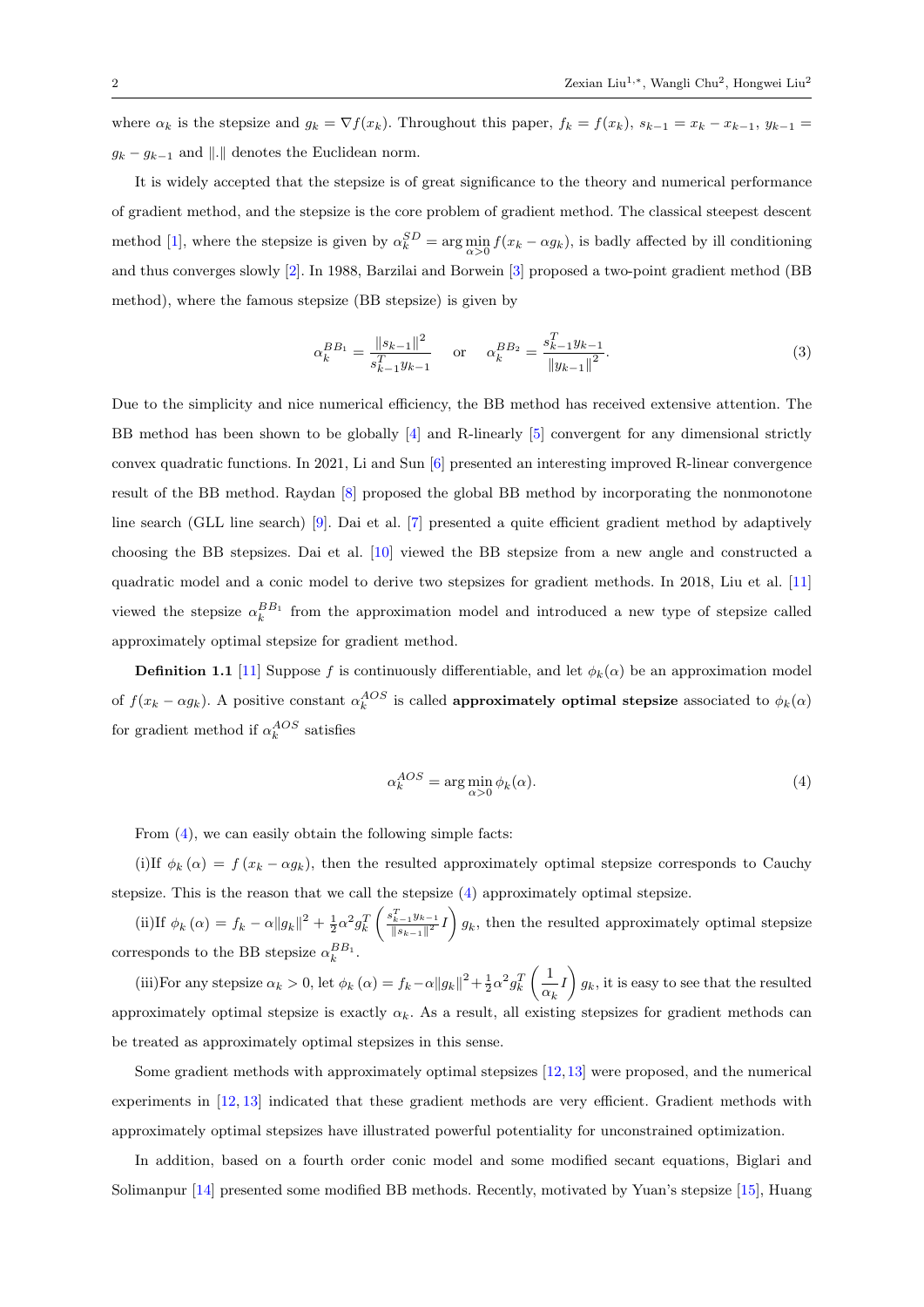et al. [\[16\]](#page-19-3) equipped the Barzilai and Borwein method with two dimensional quadratic termination property and proposed a novel stepsize for gradient method (HDL, corresponding to Algorithm 3.1 in [\[16\]](#page-19-3)) for general unconstrained optimization. More modified BB methods can be found in [\[17](#page-19-4)[–20\]](#page-19-5).

Contributions. According to Definition 1.1, it is not difficult to see that the effectiveness of approximately optimal stepsize relies heavily on the approximation model  $\phi_k(\alpha)$ . To obtain more efficient gradient methods with approximately optimal stepsizes, one should take full advantage of the properties of f at  $x_k$ to exploit suitable approximation models including quadratic models and non-quadratic models for deriving approximately optimal stepsize. In the paper, we present an efficient gradient method with approximately optimal stepsizes based on regularization models for unconstrained optimization. In the proposed method, if the objective function f is not close to a quadratic function on the line segment between  $x_{k-1}$  and  $x_k$ , then a regularization model is exploited to generate approximately optimal stepsizes. Otherwise, a quadratic approximation model is used to derive approximately optimal stepsize. In addition, when  $s_{k-1}^T y_{k-1} \leq 0$ , a special regularization model is developed carefully. The global convergence of the proposed method is analyzed. The numerical results indicate that the proposed method is superior to the HDL method [\[16\]](#page-19-3) and other efficient gradient methods, and is competitive to two famous conjugate gradient software packages CGOPT (1.0) [\[21\]](#page-19-6) and CG DESCENT (5.0) [\[22\]](#page-19-7) for the 145 test problems in the CUTEr library [\[23\]](#page-19-8), and has significant improvement over CGOPT (1.0) [\[21\]](#page-19-6) and CG DESCENT (5.0) [\[22\]](#page-19-7) for the 80 test problems mainly from [\[24\]](#page-19-9).

The rest of the paper is organized as follows. In Section 2, some approximation models including regularization models and quadratic models are exploited to generate approximately optimal stepsizes for gradient method. In Section 3, an efficient gradient method with the approximately optimal stepsizes is described in detail. The global convergence of the proposed method is analyzed in Section 4. In Section 5, some numerical results are presented. Conclusion and discussion are given in the last section.

#### 2 Derivation of Approximately Optimal Stepsizes

Based on the properties of f at the current iterate  $x_k$ , some approximation models including regularization models and quadratic models are exploited carefully to derive approximately optimal stepsizes for gradient method in the section.

As mentioned above, the effectiveness of approximately optimal stepsize relies heavily on approximation model  $\phi_k(\alpha)$ . So we design carefully suitable approximation models mainly based on the properties of f at  $x_k$ . The choices of approximation models are from the following observation.

Define

$$
\mu_k = \left| \frac{2(f_{k-1} - f_k + g_k^T s_{k-1})}{s_{k-1}^T y_{k-1}} - 1 \right|.
$$
\n(5)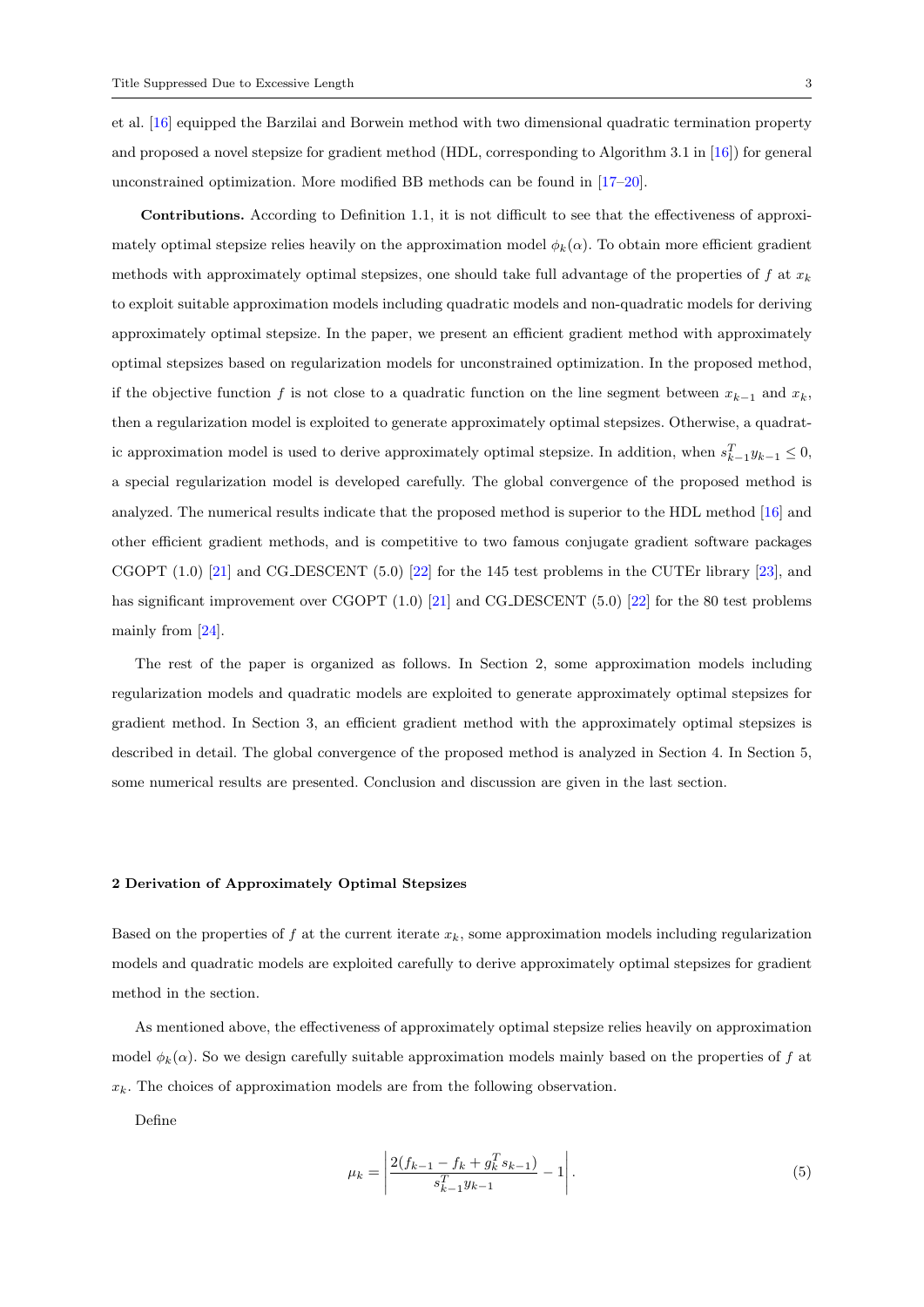According to [\[11\]](#page-18-10),  $\mu_k$  is an important criterion for measuring the degree of f to approximate quadratic function. If the condition [\[10,](#page-18-9) [12\]](#page-18-11)

<span id="page-3-1"></span>
$$
\mu_k \le c_1 \quad \text{or} \quad \max\left\{\mu_k, \mu_{k-1}\right\} \le c_2 \tag{6}
$$

holds, then f might be close to a quadratic function on the line segment between  $x_{k-1}$  and  $x_k$ . Here  $0 < c_1 < c_2$ ,

When f is close to a quadratic function on the line segment between  $x_{k-1}$  and  $x_k$ , quadratic approximation model is certainly preferable. However, if the objective function  $f$  possesses high non-linearity, then quadratic models might not work very well [\[25,](#page-19-10) [26\]](#page-19-11), so some nonquadratic approximation models should be considered in this case. In recent years, regularization algorithms, which are defined as the standard quadratic model plus a regularization term, have been proposed for unconstrained optimization [\[27\]](#page-19-12). An adaptive regularization algorithm using cubics (ARC) was proposed by Cartis et al. [\[27\]](#page-19-12). The trial step in ARC algorithm [\[27\]](#page-19-12) is computed by minimizing the following regularization model:

<span id="page-3-0"></span>
$$
m_k(d) = f(x_k) + g_k^T d + \frac{1}{2} d^T B_k d + \frac{1}{3} \sigma_k ||d||^3,
$$
\n(7)

where  $B_k$  is a symmetric approximation to the Hessian matrix and  $\sigma_k > 0$  is a regularization parameter. And the numerical results in [\[28\]](#page-19-13) indicated that ARC algorithm is quite efficient. More advance about regularization algorithms can be referred to [\[29–](#page-19-14)[31\]](#page-19-15). Regularization algorithms have become an alternative to trust region and line search schemes  $[27]$ . All of this indicates that when f is not close to a quadratic function around  $x_k$ , regularization models might serve better than quadratic models generally.

Motivated by the above observation, we consider the approximation model [\(7\)](#page-3-0), and derive approximately optimal stepsizes for gradient methods in the following four cases based on the sign of  $s_{k-1}^T y_{k-1}$  and the condition [\(6\)](#page-3-1).

**Case I.**  $s_{k-1}^T y_{k-1} > 0$  holds and the condition [\(6\)](#page-3-1) does not hold.

In the case, the objective function  $f$  might be not close to a quadratic function on the line segment between  $x_{k-1}$  and  $x_k$ , we thus use the regularization model [\(7\)](#page-3-0) with  $d = -\alpha g_k$ :

$$
\phi_1(\alpha) = f(x_k) - \alpha g_k^T g_k + \frac{1}{2} \alpha^2 g_k^T B_k g_k + \frac{1}{3} \alpha^3 \sigma_k \|g_k\|^3.
$$
 (8)

Taking account of the computational cost and storage,  $B_k$  is generated by imposing the modified Broyden-Fletcher-Goldfarb-Shanno (BFGS) update formula [\[32\]](#page-19-16) on a scalar matrix  $D_k$ :

<span id="page-3-3"></span><span id="page-3-2"></span>
$$
B_k = D_k - \frac{D_k s_{k-1} s_{k-1}^T D_k}{s_{k-1}^T D_k s_{k-1}} + \frac{\overline{y}_{k-1} \overline{y}_{k-1}^T}{s_{k-1}^T \overline{y}_{k-1}},
$$
\n(9)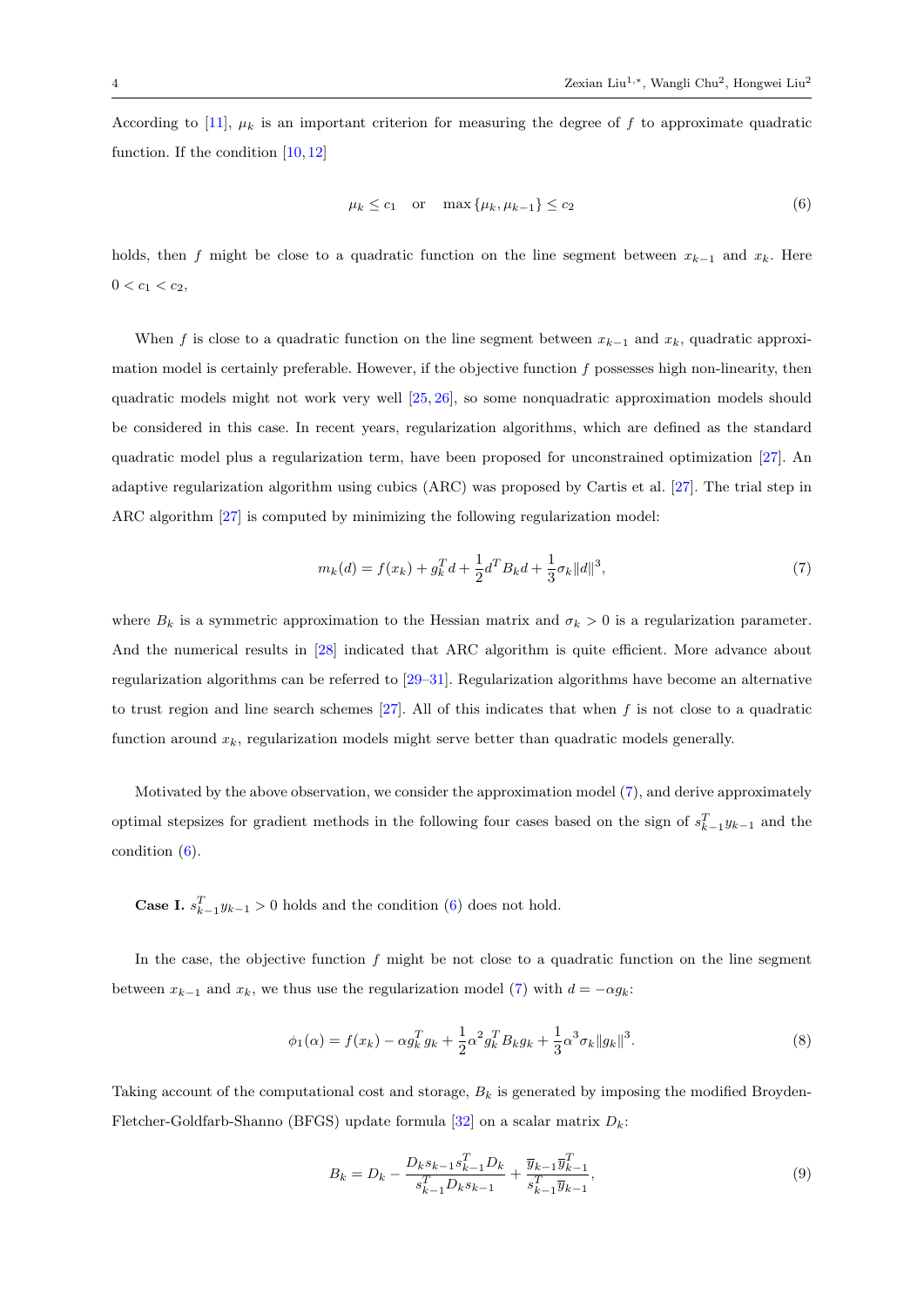where  $\overline{y}_{k-1} = y_{k-1} + \frac{\overline{r}_k}{\|s_{k-1}\|^2} s_{k-1}$  and  $\overline{r}_k = 3(g_k + g_{k-1})^T s_{k-1} + 6(f_{k-1} - f_k)$ . Here we take  $D_k$  as  $D_k =$  $\xi_0 \frac{y_{k-1}^T y_{k-1}}{e^T}$  $\frac{g_{k-1}g_{k-1}}{g_{k-1}^T g_{k-1}}I$ , where  $\xi_0 \geq 1$ . If f is twice continuously differentiable, then there exists  $\mu_1 \in [0,1]$  such that

$$
\overline{r}_k = 3(s_{k-1}^T y_{k-1} - s_{k-1}^T \nabla^2 f(x_{k-1} + \mu_1 s_{k-1}) s_{k-1}).
$$
\n(10)

Therefore, to improve the numerical performance we restrict  $\bar{r}_k$  as

<span id="page-4-1"></span>
$$
\bar{r}_k = \min\left\{\max\left\{\bar{r}_k, -\xi_1 s_{k-1}^T y_{k-1}\right\}, \xi_1 s_{k-1}^T y_{k-1}\right\},\tag{11}
$$

where  $0<\xi_1<0.1.$ 

As for the choice of regularization parameter  $\sigma_k$  in [\(8\)](#page-3-2), we determine it as follow. The regularization parameter is significant to the effectiveness of regularization model. However, it is universally acknowledged that it is challenging to determine a proper regularization parameter  $\sigma_k$ . Some ways including the interpolation condition and the trust-region strategy [\[33,](#page-19-17) [34\]](#page-19-18) were developed to determine the regularization parameter  $\sigma_k$ . Here we use the interpolation condition to determine the regularization parameter:

$$
f_{k-1} = f_k - g_k^T s_{k-1} + \frac{1}{2} s_{k-1}^T B_k s_{k-1} + \frac{\sigma_k}{3} ||s_{k-1}||^3,
$$

which implies that

<span id="page-4-0"></span>
$$
\sigma_k = \frac{3\left(f_{k-1} - f_k + g_k^T s_{k-1} - \frac{1}{2} s_{k-1}^T y_{k-1}\right)}{\left\|s_{k-1}\right\|^3}.
$$
\n(12)

To improve the numerical performance and make it to be positive, we take the following truncated form of  $(12)$ :

<span id="page-4-2"></span>
$$
\sigma_k = \max\left\{\min\left\{|\sigma_k|, \sigma_{\max}\right\}, \sigma_{\min}\right\},\tag{13}
$$

where  $0<\sigma_{\min}<\sigma_{\max}.$ 

It is not difficult to obtain the following lemma.

**Lemma 2.1.** Suppose that  $s_{k-1}^T y_{k-1} > 0$ . Then,  $s_{k-1}^T \overline{y}_{k-1} > 0$  and  $B_k$  is symmetric and positive definite. By imposing  $\frac{d\phi_1}{d\alpha} = 0$ , we obtain the equation  $-g_k^T g_k + \alpha g_k^T B_k g_k + \alpha^2 \sigma_k \|g_k\|^3 = 0$ . Since

$$
\Delta_1 = (g_k^T B_k g_k)^2 + 4\sigma_k \|g_k\|^5 > 0,
$$
\n(14)

the above equation has a positive root and a negative root. According to Definition 1.1, it is not difficult to verify that the positive root is the approximately optimal stepsize, namely,

$$
\bar{\alpha}_k^{AOS(1)} = \frac{2\|g_k\|^2}{\sqrt{\Delta_1} + g_k^T B_k g_k}.\tag{15}
$$

where  $B_k$  is given by [\(9\)](#page-3-3) with [\(11\)](#page-4-1).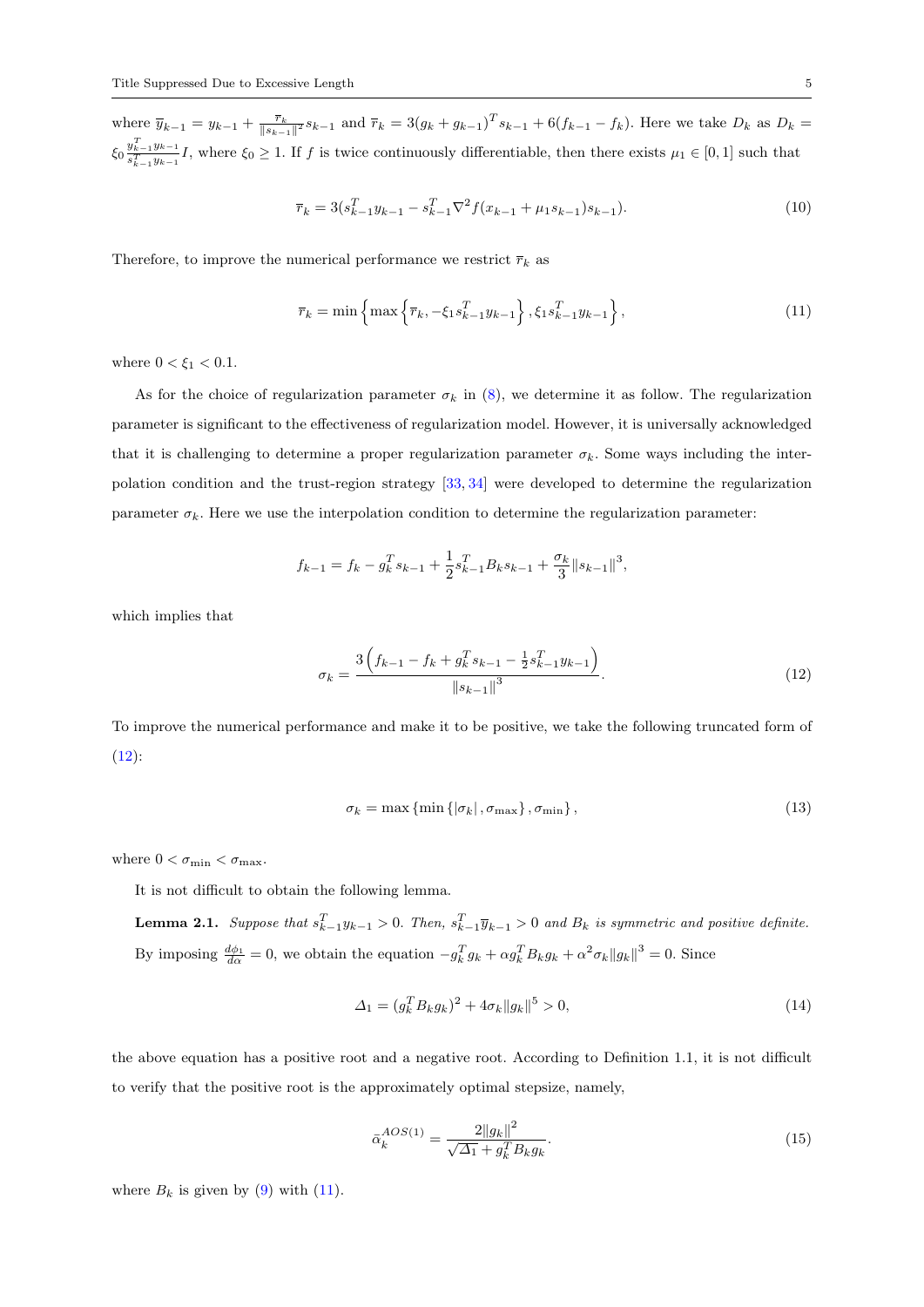It is observed by numerical experiments that the bound  $\left[\alpha_k^{BB_2}, \alpha_k^{BB_1}\right]$  for  $\bar{\alpha}_k^{AOS(1)}$  $\frac{AOS(1)}{k}$  is very preferable. Therefore, if  $s_{k-1}^T y_{k-1} > 0$  holds and the condition [\(6\)](#page-3-1) does not hold, then we take the following truncated approximately optimal stepsize

<span id="page-5-2"></span>
$$
\alpha_k^{AOS(1)} = \max\left\{\min\left\{\bar{\alpha}_k^{AOS(1)}, \alpha_k^{BB_1}\right\} \alpha_k^{BB_2}\right\} \tag{16}
$$

for gradient method.

**Case II.**  $s_{k-1}^T y_{k-1} > 0$  and the condition [\(6\)](#page-3-1) hold.

In the case, the objective function  $f$  might be close to a quadratic function on the line segment between  $x_{k-1}$  and  $x_k$ , we thus consider the following quadratic approximation model:

<span id="page-5-1"></span>
$$
\phi_2(\alpha) = f(x_k) - \alpha g_k^T g_k + \frac{1}{2} \alpha^2 g_k^T B_k g_k, \qquad (17)
$$

where  $B_k$  is given by [\(9\)](#page-3-3) with [\(11\)](#page-4-1) for simplicity. It follows from Lemma 2.1 that  $B_k$  is symmetric and positive definite. By imposing  $\frac{d\phi_2}{d\alpha} = 0$ , we can easily obtain the approximately optimal stepsize

$$
\bar{\alpha}_{k}^{AOS(2)} = \frac{g_{k}^{T} g_{k}}{g_{k}^{T} B_{k} g_{k}} = \frac{\|g_{k}\|^{2}}{\frac{\xi_{1} \|y_{k-1}\|^{2}}{s_{k-1}^{T} y_{k-1}} \left(\|g_{k}\|^{2} - \frac{\left(g_{k}^{T} s_{k-1}\right)^{2}}{\|s_{k-1}\|^{2}}\right) + \frac{\left(g_{k}^{T} \bar{y}_{k-1}\right)^{2}}{s_{k-1}^{T} \bar{y}_{k-1}}}. \tag{18}
$$

Similar to Case I, if  $s_{k-1}^T y_{k-1} > 0$  and the condition [\(6\)](#page-3-1) hold, then we take the truncated approximately optimal stepsize

<span id="page-5-3"></span>
$$
\alpha_k^{AOS(2)} = \max\left\{\min\left\{\bar{\alpha}_k^{AOS(2)}, \alpha_k^{BB_1}\right\}, \alpha_k^{BB_2}\right\} \tag{19}
$$

for gradient method.

**Case III.**  $s_{k-1}^T y_{k-1} \leq 0$  and the condition [\(20\)](#page-5-0) hold.

When  $s_{k-1}^T y_{k-1} \leq 0$ , the BB stepsizes or the approximately optimal stepsizes described above can not be used, and thus it is difficult to determine suitable stepsize for gradient method. In some modified BB methods [\[10,](#page-18-9) [14\]](#page-19-1), the stepsize is usually set simply to  $\alpha_k = 10^{30}$  when  $s_{k-1}^T y_{k-1} \leq 0$ . As a result, it will cause large computational cost for seeking a suitable stepsize in a line search for gradient method.

It follows from  $s_{k-1}^T y_{k-1} \leq 0$  that  $0 < \frac{\|g_{k-1}\|}{\|g_k\|} \leq 1$ . Consequently, if the following condition

<span id="page-5-0"></span>
$$
\xi_2 \le \frac{\|g_{k-1}\|^2}{\|g_k\|^2} \le 1\tag{20}
$$

holds, where  $0 < \xi_2 < 1$  is close to 1, then  $g_k$  and  $g_{k-1}$  tend to be collinear and are approximately equal. In the case, we can use  $g_{k-1}$  to approximate  $g_k$ , which will be useful for constructing approximation model, as described below.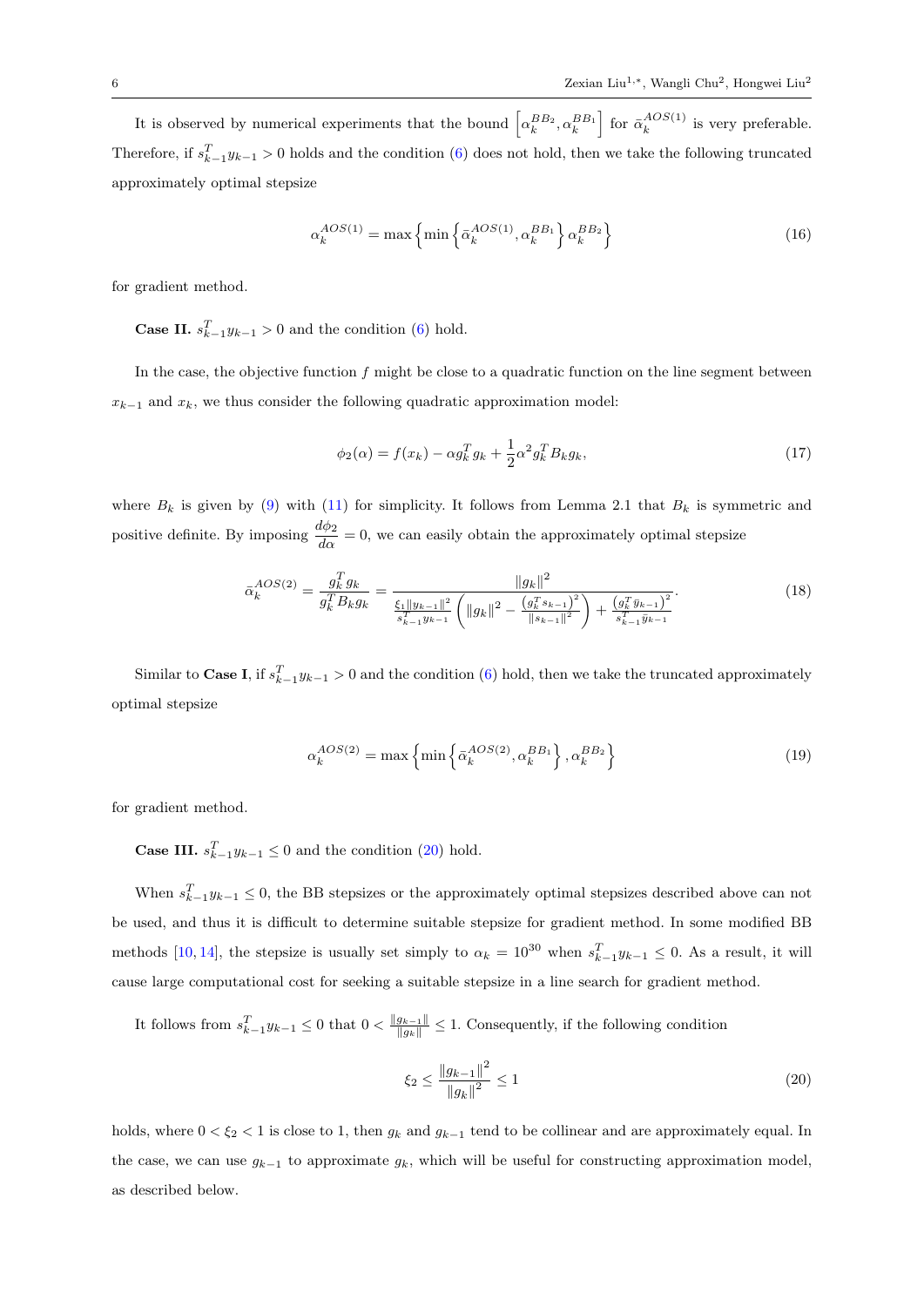Suppose for the moment that  $f$  is twice continuously differentiable, we consider the following regularization model:

$$
\phi(\alpha) = f_k - \alpha g_k^T g_k + \frac{1}{2} \alpha^2 g_k^T \nabla^2 f(x_k) g_k + \frac{\sigma_k}{3} \alpha^3 \|g_k\|^3. \tag{21}
$$

When the condition [\(20\)](#page-5-0) holds, we use  $g_{k-1}^T \nabla^2 f(x_k) g_{k-1}$  to approximate  $g_k^T \nabla^2 f(x_k) g_k$  and thus get that

$$
g_k^T \nabla^2 f(x_k) g_k \approx g_{k-1}^T \nabla^2 f(x_k) g_{k-1} \approx \frac{\left| \left( g(x_k + \alpha_{k-1} g_{k-1}) - g(x_k) \right)^T g_{k-1} \right|}{\alpha_{k-1}} = \frac{\left| s_{k-1}^T y_{k-1} \right|}{\alpha_{k-1}^2},\tag{22}
$$

which yields the following approximation model:

$$
\phi_3(\alpha) = f_k - \alpha g_k^T g_k + \frac{1}{2} \alpha^2 \frac{\left| s_{k-1}^T y_{k-1} \right|}{\alpha_{k-1}^2} + \frac{\sigma_k}{3} \alpha^3 \| g_k \|^3.
$$

As for the choice of regularization parameter in the regularization model, similarly to Case I, we also use the interpolation condition to determine the regularization parameter  $\sigma_k$ :

$$
f_{k-1} = f_k - g_k^T s_{k-1} + \frac{1}{2} s_{k-1}^T y_{k-1} + \frac{\sigma_k}{3} ||s_{k-1}||^3,
$$

which implies that

$$
\sigma_k = \frac{3\left(f_{k-1} - f_k + g_k^T s_{k-1} - \frac{1}{2} s_{k-1}^T y_{k-1}\right)}{\left\|s_{k-1}\right\|^3}.
$$

To improve the numerical performance and make it to be positive, we take the following truncation form:

$$
\sigma_k = \max\left\{\min\left\{|\sigma_k|, \sigma_{\max}\right\}, \sigma_{\min}\right\},\tag{23}
$$

where  $0 < \sigma_{\min} < \sigma_{\max}$  are the same as that in [\(13\)](#page-4-2).

By imposing  $\frac{d\phi_3}{d\alpha} = 0$ , we get the equation  $-||g_k||^2 + \alpha \frac{|s_{k-1}^T y_{k-1}|}{\alpha_{k-1}^2} + \alpha^2 \sigma_k ||g_k||^3 = 0$ . Since

<span id="page-6-0"></span>
$$
\Delta_2 = \frac{\left| s_{k-1}^T y_{k-1} \right|^2}{\alpha_{k-1}^4} + 4\sigma_k \|g_k\|^5 > 0,
$$

the above equation has a positive root and a negative root. By Definition 1.1, it is not difficult to verify that the positive root is the approximately optimal stepsize, namely,

$$
\alpha_k^{AOS(3)} = \frac{2\|g_k\|^2 \alpha_{k-1}^2}{\sqrt{\left|s_{k-1}^T y_{k-1}\right|^2 + 4\alpha_{k-1}^4 \sigma_k \|g_k\|^5} + \left|s_{k-1}^T y_{k-1}\right|}.
$$
\n(24)

**Case IV.**  $s_{k-1}^T y_{k-1} \leq 0$  holds and the condition [\(20\)](#page-5-0) does not hold

It also has been shown that if  $\alpha_k^{BB_1}$  is reused in a cyclic fashion, then the convergence rate is accelerated [\[35\]](#page-19-19). It appears that  $\alpha_{k-1}$  may be helpful for determining the current stepsize  $\alpha_k$ . Therefore, we take  $\xi_3 \alpha_{k-1}$ as the stepsize, where  $\xi_3 > 0$ . In actual, the stepsize can also be regarded as an approximately optimal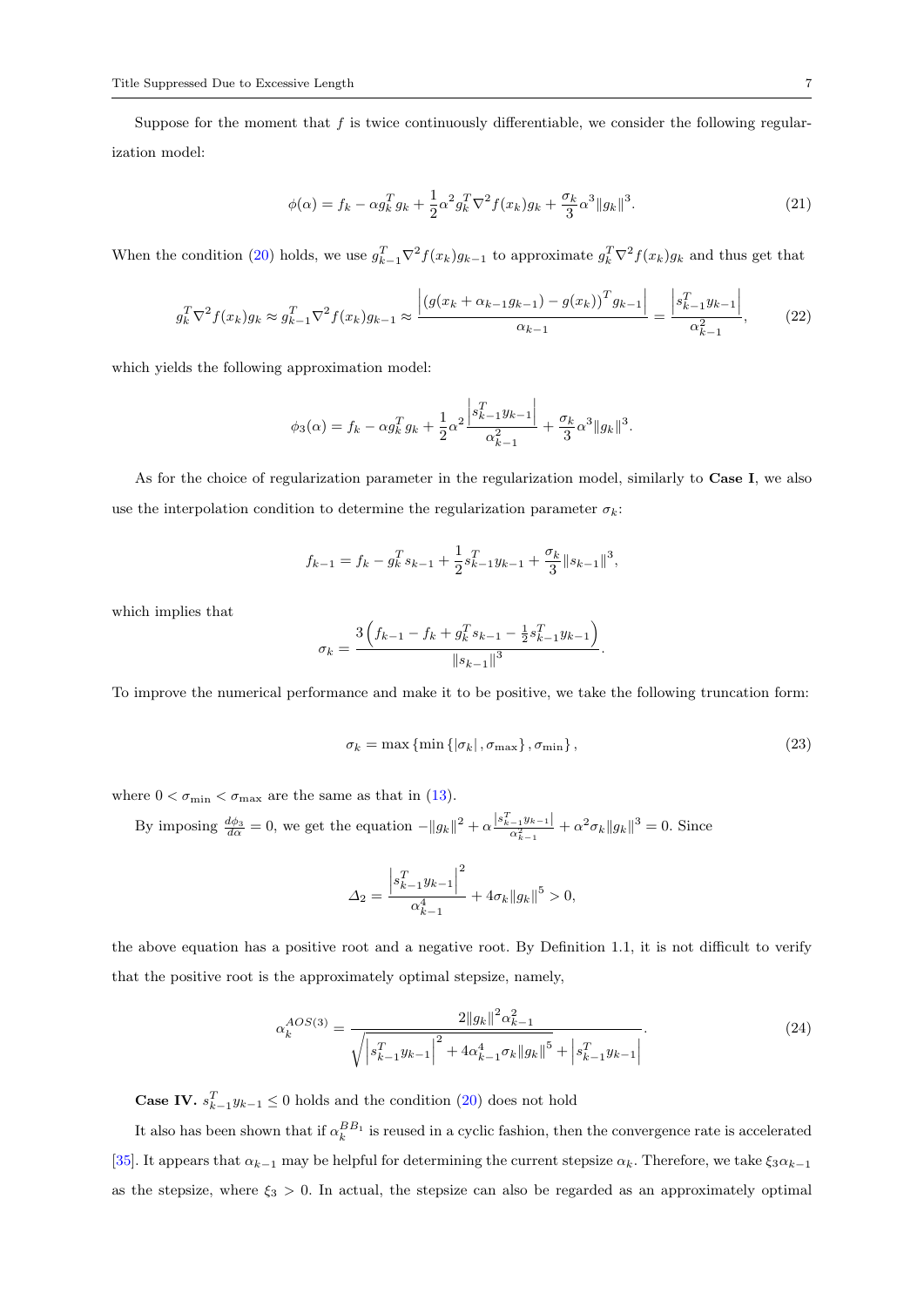stepsize. Substituting  $B_k = \frac{1}{\xi_3 \alpha_{k-1}} I$  into [\(17\)](#page-5-1) yields the following approximation model

$$
\phi_4(\alpha) = f(x_k) - \alpha g_k^T g_k + \frac{1}{2} \alpha^2 g_k^T \left( \frac{1}{\xi_3 \alpha_{k-1}} I \right) g_k. \tag{25}
$$

By imposing  $\frac{d\phi_4}{d\alpha} = 0$ , we obtain the approximately optimal stepsize:

<span id="page-7-1"></span>
$$
\alpha_k^{AOS(4)} = \xi_3 \alpha_{k-1}.\tag{26}
$$

### 3 Gradient Method with Approximately Optimal Stepsizes

We describe the gradient method with approximately optimal stepsizes in the section.

The famous nonmonotone line search (GLL line search) [\[9\]](#page-18-7) was firstly incorporated into the BB method [\[8\]](#page-18-6). Though GLL line search works well in many cases, there are some drawbacks. For example, the numerical performance depends heavily on the choice of a pre-fixed memory constant M. To overcome the above drawbacks, another nonmonotone Armijo line search (Zhang-Hager line search) was proposed by Zhang and Hager [\[36\]](#page-19-20), which is defined as

<span id="page-7-4"></span><span id="page-7-2"></span>
$$
f(x_k - \alpha g_k) \le C_k - \delta \alpha \|g_k\|^2,\tag{27}
$$

where  $0 < \delta < 1$ ,

$$
Q_0 = 1, C_0 = f(x_0), Q_{k+1} = \eta_k Q_k + 1, C_{k+1} = (\eta_k Q_k C_k + f(x_{k+1})) / Q_{k+1}, 0 < \eta_k \le 1.
$$
 (28)

It is observed that Zhang-Hager line search [\[36\]](#page-19-20) is usually preferable for modified BB methods. To improve the numerical performance and obtain nice convergence, we take  $\eta_k$  as :

<span id="page-7-3"></span><span id="page-7-0"></span>
$$
\eta_k = \begin{cases} c, & \text{mod}(k, n) = n - 1, \\ 1, & \text{mod}(k, n) \neq n - 1, \end{cases}
$$
\n(29)

where  $0 < c < 1$  and  $mod (k, n)$  represents the residue for k modulo n. As a result, Zhang-Hager line search with  $(29)$  and the following strategy [\[37\]](#page-19-21):

$$
\alpha = \begin{cases} \overline{\alpha}, & \text{if } \alpha > 0.1 \alpha_k^{(0)} \text{ and } \overline{\alpha} \in [0.1 \alpha_k^{(0)}, 0.9 \alpha], \\ 0.5 \alpha, & \text{otherwise} \end{cases}
$$
(30)

is used in the our method. Here  $\alpha_k^{(0)}$  is approximately optimal stepsize described in Section 2 and  $\overline{\alpha}$  is obtained by a quadratic interpolation at  $x_k$  and  $x_k - \alpha g_k$ ,

We describe the gradient method with approximately optimal stepsizes in detail.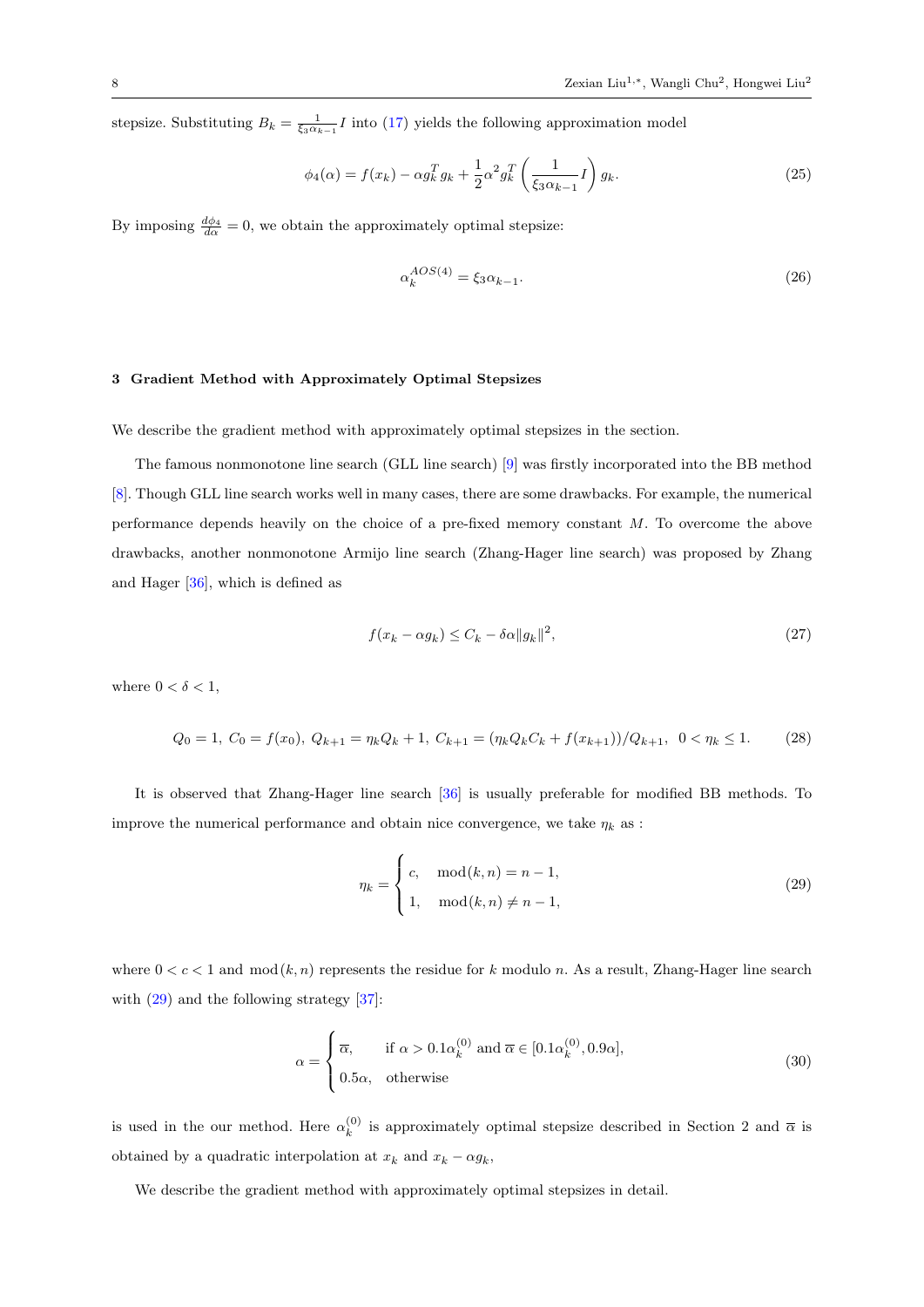Algorithm 1 Gradient Method with Approximately Optimal Stepsizes (GM AOS (Reg p=3))

**Step 0.** Initialization. Given  $x_0 \in R^n$ ,  $\varepsilon > 0$ ,  $\delta$ ,  $c$ ,  $c_1$ ,  $c_2$   $\alpha_{\text{max}}$ ,  $\alpha_{\text{min}}$ ,  $\alpha_0^0$ ,  $\sigma_{\text{min}}$ ,  $\sigma_{\text{max}}$ ,  $\xi_0$ ,  $\xi_1$ ,  $\xi_2$ ,  $\xi_3$ . Set  $Q_0 = 1, C_0 = f_0$  and  $k = 0$ . **Step 1.** If  $||g_k||_{\infty} \leq \varepsilon$ , then stop. Step 2. Compute approximately optimal stepsize. **2.1** If  $k = 0$ , then set  $\alpha = \alpha_0^{(0)}$  and go to Step 3. **2.2** If  $s_{k-1}^T y_{k-1} > 0$  holds and the condition [\(6\)](#page-3-1) does not hold, then compute  $\alpha_k$  by [\(16\)](#page-5-2). **2.3** If  $s_{k-1}^T y_{k-1} > 0$  holds and the condition [\(6\)](#page-3-1) holds, then compute  $\alpha_k$  by [\(19\)](#page-5-3). **2.4** If  $s_{k-1}^T y_{k-1} \leq 0$  holds and the condition [\(20\)](#page-5-0) holds, then compute  $\alpha_k$  by [\(24\)](#page-6-0). **2.5** If  $s_{k-1}^T y_{k-1} \leq 0$  holds and the condition [\(20\)](#page-5-0) does not hold, then compute  $\alpha_k$  by [\(26\)](#page-7-1). **2.6** Set  $\alpha_k^{(0)} = \max \{\min \{\alpha_k, \alpha_{\max}\}, \alpha_{\min}\}\$  and  $\alpha = \alpha_k^{(0)}$ . Step 3. Line search. If [\(27\)](#page-7-2) holds, then go to Step 4, otherwise update  $\alpha$  by [\(30\)](#page-7-3) and go to Step 3. **Step 4.** Update  $Q_{k+1}$ ,  $C_{k+1}$  and  $\eta_k$  by [\(28\)](#page-7-4) and [\(29\)](#page-7-0). Step 5. Set  $\alpha_k = \alpha$ ,  $x_{k+1} = x_k - \alpha_k g_k$ ,  $k = k+1$ , and go to Step 1.

#### 4 Convergence Analysis

In the section the global convergence of  $GM<sub>+</sub>AGS$  (Reg  $p=3$ ) is analyzed under some weak assumptions: (D1) f is continuously differentiable on  $R^n$ ; (D2) f is bounded below on  $R^n$ ; (D3) The gradient g is uniformly continuous on  $R^n$ .

<span id="page-8-2"></span>We first give two lemma, which is important to the convergence.

**Lemma 4.1** For  $Q_k$  in [\(28\)](#page-7-4), we have  $Q_{k+1} \leq 1 + \frac{n}{1-c}$ .

Proof It follows from [\(28\)](#page-7-4) that

<span id="page-8-0"></span>
$$
Q_{k+1} = 1 + \sum_{j=0}^{k} \prod_{i=0}^{j} \eta_{k-i},
$$

which together with  $(29)$  suggests that

$$
Q_{k+1} = \begin{cases} 1 + n \sum_{i=1}^{(k+1)/n} c^i, & \text{if } \mod(k, n) = n - 1, \\ 1 + \left(1 + \mod(k, n) + n \sum_{i=1}^{\lfloor k/n \rfloor} c^i \right), & \text{if } \mod(k, n) \neq n - 1, \end{cases}
$$
(31)

where  $|\cdot|$  is the floor function.

By  $(31)$  and  $0 < c < 1$ , we obtain that

$$
Q_{k+1} \leq 1 + \left(n + n \sum_{i=1}^{\lfloor k/n \rfloor + 1} c^i \right) \leq 1 + \left(n + n \sum_{i=1}^{k+1} c^i \right) = 1 + n \sum_{i=0}^{k+1} c^i \leq 1 + \frac{n}{1 - c},
$$

<span id="page-8-3"></span>which completes the proof.  $\Box$ 

**Lemma 4.2** Suppose that the assumptions  $(D1)$ ,  $(D2)$  and  $(D3)$  hold. Then,

<span id="page-8-1"></span>
$$
f_{k+1} \le C_{k+1} \le C_k. \tag{32}
$$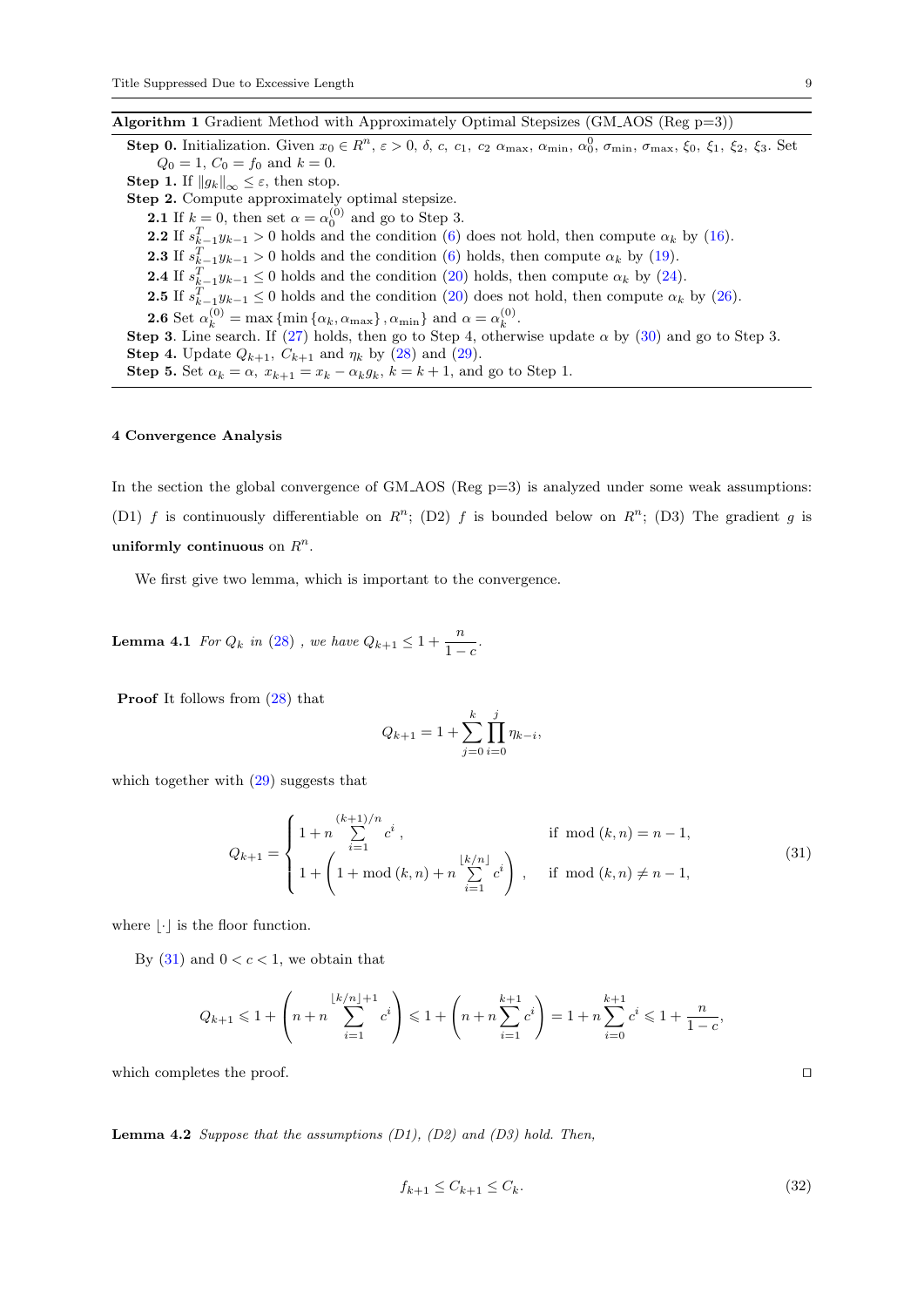**Proof** According to  $(27)$  and  $(28)$ , we have

$$
C_{k+1} = \frac{\eta_k Q_k C_k + f_{k+1}}{Q_{k+1}} = C_k + \frac{f_{k+1} - C_k}{Q_{k+1}} \le C_k
$$

and

$$
C_{k+1} = \frac{\eta_k Q_k C_k + f_{k+1}}{Q_{k+1}} = \frac{\eta_k Q_k}{\eta_k Q_k + 1} C_k + \frac{1}{\eta_k Q_k + 1} f_{k+1} \ge \frac{\eta_k Q_k}{\eta_k Q_k + 1} f_{k+1} + \frac{1}{\eta_k Q_k + 1} f_{k+1} = f_{k+1}.
$$

As a result, the inequality  $(32)$  holds. The proof is completed.  $\square$ 

The above lemma implies that the sequence  $\{C_k\}$  is convergent.

**Theorem 4.1** Suppose that the assumptions (D1), (D2) and (D3) hold, and let  $\{x_k\}$  be the sequence generated by  $GM\text{-}AOS$  (Reg p=3). Then,

<span id="page-9-4"></span>
$$
\lim_{k \to \infty} \|g_k\| = 0. \tag{33}
$$

**Proof** By  $(27)$  and  $(28)$ , we obtain that

$$
C_{k+1} = C_k + \frac{f_{k+1} - C_k}{Q_{k+1}} \le C_k - \frac{\delta \alpha_k ||g_k||^2}{Q_{k+1}},
$$

which together with Lemma [4.1](#page-8-2) implies that

$$
\frac{\delta}{1 + n/(1 - c)} \alpha_k \|g_k\|^2 \le \frac{\delta \alpha_k \|g_k\|^2}{Q_{k+1}} \le C_k - C_{k+1}.
$$
\n(34)

It then follows from Lemma [4.2](#page-8-3) and assumptions (D2) that

<span id="page-9-1"></span><span id="page-9-0"></span>
$$
\lim_{k \to \infty} \alpha_k \|g_k\|^2 = 0. \tag{35}
$$

We suppose, by way of contradiction, that there exists a subsequence  $\{x_{k_j}\}$  such that

$$
\lim_{j \to \infty} \|g_{k_j}\| = l > 0. \tag{36}
$$

Denote

$$
\overline{\varepsilon} = \begin{cases} l/2, & \text{if } l < +\infty, \\ 1/2, & \text{otherwise.} \end{cases}
$$

It follows from  $(36)$  that there exists a positive integer  $j_0$  such that

<span id="page-9-3"></span><span id="page-9-2"></span>
$$
\|g_{k_j}\| > \overline{\varepsilon}, \quad \forall j > j_0. \tag{37}
$$

Therefore, we obtain from [\(35\)](#page-9-1) that  $\lim_{j \to \infty} \alpha_{k_j} = 0$  and

$$
\lim_{j \to \infty} \alpha_{k_j}^2 \|g_{k_j}\|^2 = 0. \tag{38}
$$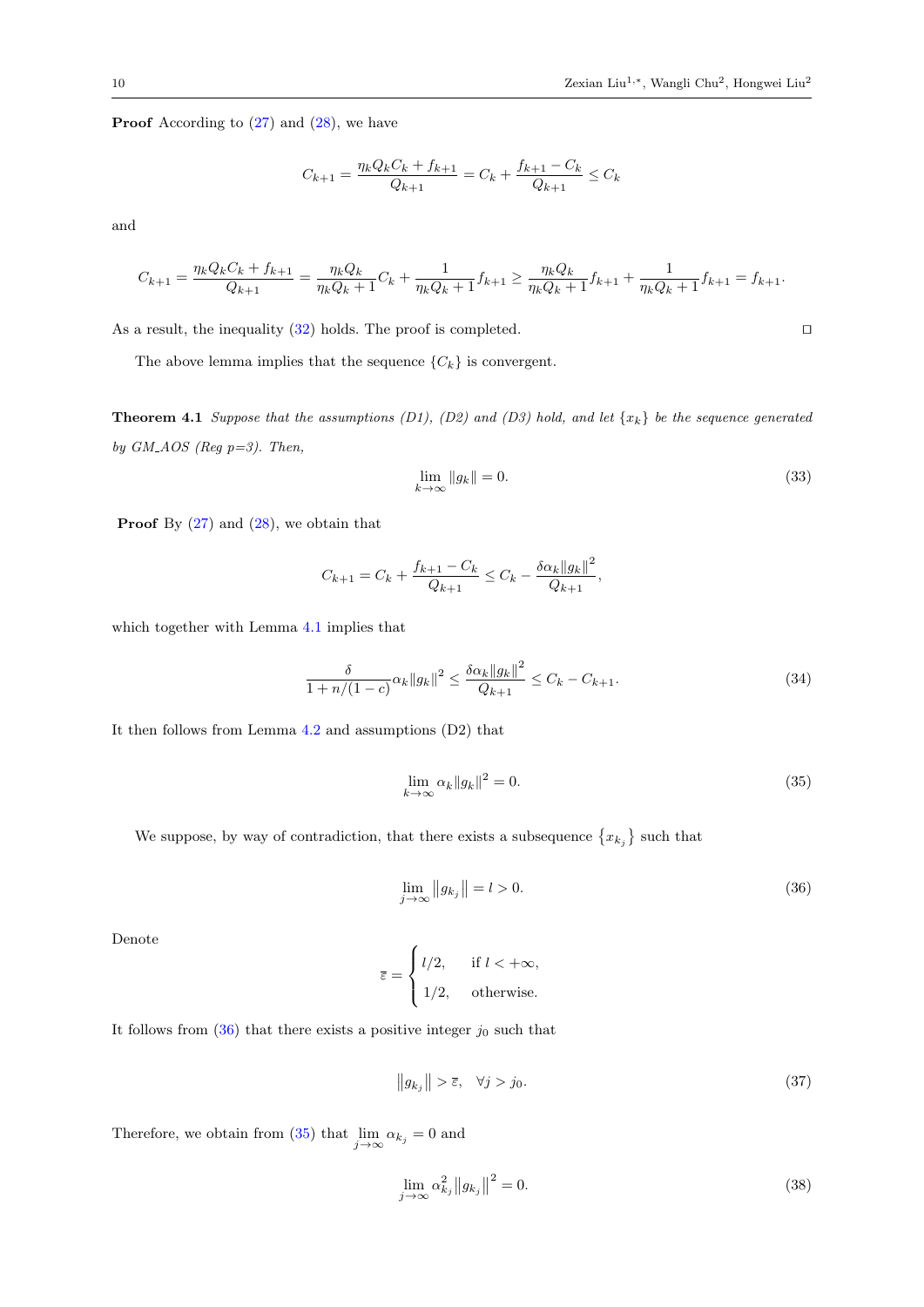By [\(30\)](#page-7-3), we know that there exists  $\bar{\delta}_{k_j} \in [0.1, 0.9]$  such that

<span id="page-10-0"></span>
$$
f\left(x_{k_j} - \frac{\alpha_{k_j}}{\overline{\delta}_{k_j}} g_{k_j}\right) > C_{k_j} - \delta \frac{\alpha_{k_j}}{\overline{\delta}_{k_j}} \|g_{k_j}\|^2. \tag{39}
$$

Combining [\(39\)](#page-10-0) and  $f(x_{k_j} - \alpha_{k_j} g_{k_j}) \leq C_{k_j} - \delta \alpha_{k_j} ||g_{k_j}||^2$  yields

$$
f\left(x_{k_j}-\frac{\alpha_{k_j}}{\overline{\delta}_{k_j}}g_{k_j}\right)-f\left(x_{k_j}-\alpha_{k_j}g_{k_j}\right)>-\delta\left(\frac{1}{\overline{\delta}_{k_j}}-1\right)\alpha_{k_j}||g_{k_j}||^2.
$$

It follows from the mean-value theorem that there exists  $w_{k_j} \in [0,1]$  such that

$$
f\left(x_{k_j}-\frac{\alpha_{k_j}}{\overline{\delta}_{k_j}}g_{k_j}\right)-f\left(x_{k_j}-\alpha_{k_j}g_{k_j}\right)=-\left(\frac{1}{\overline{\delta}_{k_j}}-1\right)\alpha_{k_j}g\left(u_{k_j}\right)^T g_{k_j},
$$

where  $u_{k_j} = x_{k_j} - \left[1 + w_{k_j} \left(1/\bar{\delta}_{k_j} - 1\right)\right] \alpha_{k_j} g_{k_j}$ . Thus, we get that

$$
-\left(\frac{1}{\bar{\delta}_{k_j}}-1\right)\alpha_{k_j}g(u_{k_j})^T g_{k_j} > -\delta\left(\frac{1}{\bar{\delta}_{k_j}}-1\right)\alpha_{k_j}||g_{k_j}||^2,
$$

which implies that  $(g_{k_j} - g(u_{k_j}))^T \frac{g_{k_j}}{\|g\|_{\infty}}$  $||g_{k_j}||$  $> (1 - \delta) ||g_{k_j}||$ . According to [\(37\)](#page-9-2), we know that

$$
||g_{k_j} - g(u_{k_j})|| \ge (g_{k_j} - g(u_{k_j}))^T \frac{g_{k_j}}{||g_{k_j}||} > (1 - \delta) ||g_{k_j}|| > (1 - \delta)\bar{\varepsilon}, \quad \forall j > j_0.
$$
 (40)

It follows from [\(35\)](#page-9-1), [\(38\)](#page-9-3) and  $1 \leq 1 + w_{k_j} (1/\bar{\delta}_{k_j} - 1) \leq 10$  that

<span id="page-10-2"></span><span id="page-10-1"></span>
$$
\lim_{j \to +\infty} \left[ w_{k_j} \left( 1/\overline{\delta}_{k_j} - 1 \right) + 1 \right] \alpha_{k_j} \| g_{k_j} \| \to 0. \tag{41}
$$

Since the gradient g is uniformly continuous, for  $\frac{(1-\delta)\bar{\varepsilon}}{2}$ , one can find  $\zeta > 0$  depending only on  $\frac{(1-\delta)\bar{\varepsilon}}{2}$  such that  $||g_{k_j} - g(u_{k_j})|| \leq \frac{(1-\delta)}{2} \bar{\varepsilon}$  holds whenever  $||x_{k_j} - u_{k_j}|| = [w_{k_j}(1/\bar{\delta}_{k_j} - 1) + 1] \alpha_{k_j} ||g_{k_j}|| < \zeta$ . By [\(41\)](#page-10-1), we know that there exists an integer  $j_1 > 0$  such that

$$
\|x_{k_j}-u_{k_j}\|=\left[w_{k_j}\left(1/\overline{\delta}_{k_j}-1\right)+1\right]\alpha_{k_j}\,\|g_{k_j}\|<\zeta
$$

holds for any  $j > j_1$ . As a result,  $||g_{k_j} - g(u_{k_j})|| \leq \frac{(1-\delta)}{2} \bar{\varepsilon}$  holds for any  $j > j_1$ , which contradicts [\(40\)](#page-10-2) when  $j \geq \max\{j_0, j_1\}$ . Therefore, there no exists a subsequence  $\{x_{k_j}\}$  satisfying [\(36\)](#page-9-0), which implies [\(33\)](#page-9-4). The proof is completed.  $\hfill \Box$ 

### 5 Numerical Experiments

We compare GM\_AOS (Reg p=3) with GM\_AOS  $(1.2)$  [\[13\]](#page-19-0), the BB method, CGOPT  $(1.0)$  [\[21\]](#page-19-6), CG\_DESCENT (5.0) [\[22\]](#page-19-7) and HDL method [\[16\]](#page-19-3) (corresponding to Algorithm 3.1 in [\[16\]](#page-19-3)) in the section. It is widely accepted that CGOPT [\[21\]](#page-19-6) and CG DESCENT [\[22\]](#page-19-7) are the two most famous conjugate gradient software packages. The BB method, GM AOS (1.2) [\[13\]](#page-19-0) and GM AOS (Reg p=3) were implemented by C code, and the C codes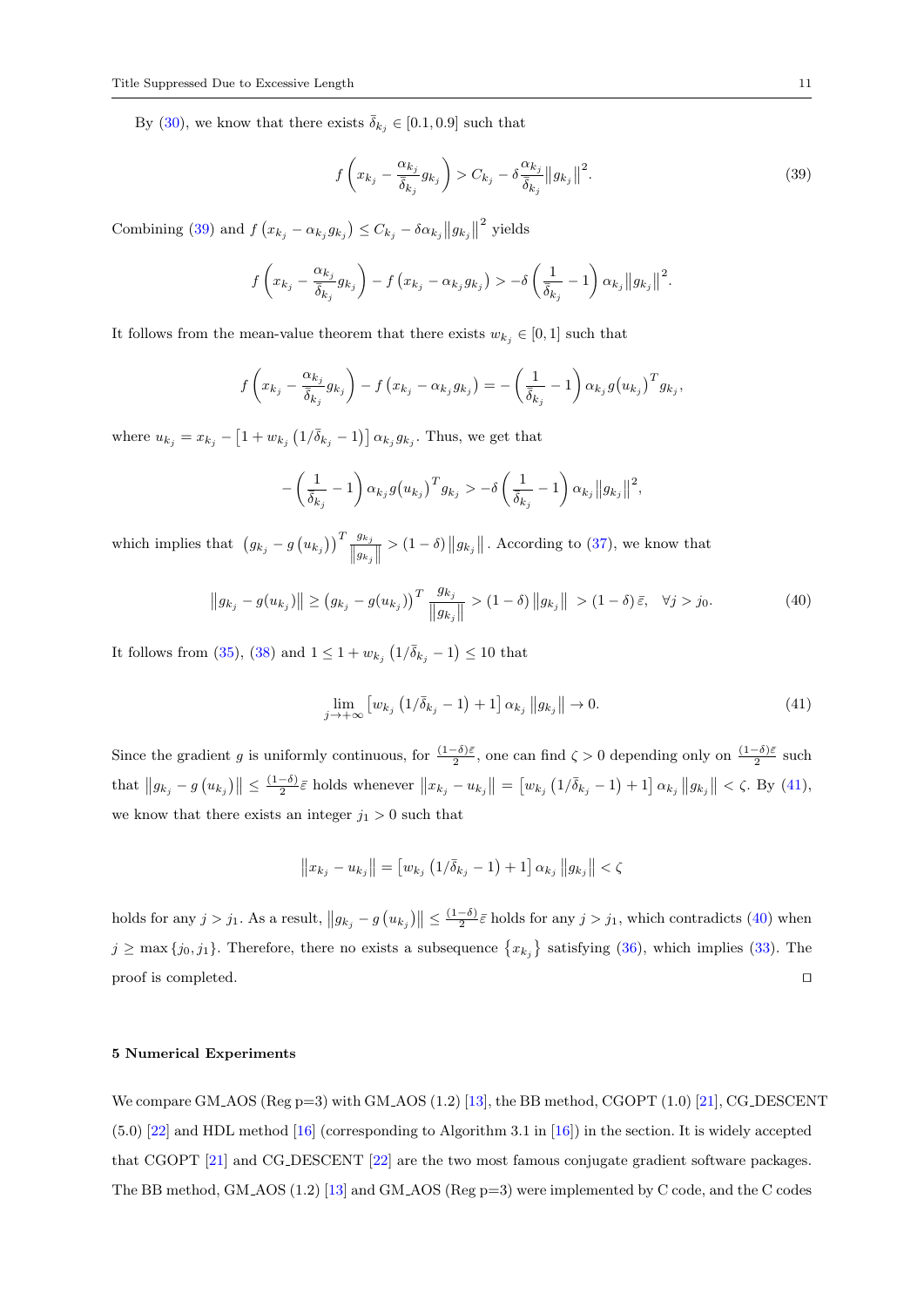of CG DESCENT (5.0) and CGOPT (1.0) can be downloaded from Hager's homepage: [http://users.clas.](http://users.clas.ufl.edu/hager/papers/Software) [ufl.edu/hager/papers/Software](http://users.clas.ufl.edu/hager/papers/Software) and Dai's homepage: <http://lsec.cc.ac.cn/~dyh/software.html>, respectively. The Matlab code of HDL can be also found in Dai's homepage. Two test sets were used, which include the 145 test problems in the CUTEr library [\[23\]](#page-19-8) (we call it CUTEr145 for short) and the 80 test problems mainly from [\[24\]](#page-19-9) collected by Andrei (we call it Andr80 for short), respectively. The two test sets can be found in Hager's homepage: <http://users.clas.ufl.edu/hager/papers/CG/results6.0.txt> and Andrei's homepage: <http://camo.ici.ro/neculai/AHYBRIDM>, respectively. The dimensions of the test problem in the test set CUTEr145 are default and the dimension of each test problem in the test set Andr80 is set to 10,000. All numerical experiments were done in Ubuntu 10.04 LTS in a VMware Workstation 10.0 installed in Win 10.

We choose the following parameters for GM\_AOS (Reg p=3):  $\varepsilon = 10^{-6}$ ,  $\alpha_{\min} = 10^{-30}$ ,  $\alpha_{\max} = 10^{30}$ ,  $\xi_0 = 1.07, \xi_1 = 5 \times 10^{-5} / 3, \xi_2 = 0.8, \xi_3 = 5, \sigma_{\min} = 10^{-30}, \sigma_{\max} = 10^3, \delta = 10^{-4}, c_1 = 10^{-9}, c_2 = 10^{-7},$  $c = 0.99$  and

$$
\alpha_0 = \begin{cases} 2 \frac{|f_0|}{||g_0||^2}, & \text{if } ||x_0||_{\infty} < 10^{-30} \text{ and } |f_0| \ge 10^{-30}, \\ 1.0, & \text{if } ||x_0||_{\infty} < 10^{-30} \text{ and } |f_0| < 10^{-30}, \\ \min\left\{1.0, \max\left\{\frac{\|x_0\|_{\infty}}{\|g_0\|_{\infty}}, \frac{1}{\|g_0\|_{\infty}}\right\}\right\}, & \text{if } ||x_0||_{\infty} \ge 10^{-30} \text{ and } ||g_0||_{\infty} \ge 10^7, \\ \min\left\{1.0, \frac{\|x_0\|_{\infty}}{\|g_0\|_{\infty}}\right\}, & \text{if } ||x_0||_{\infty} \ge 10^{-30} \text{ and } ||g_0||_{\infty} < 10^7. \end{cases}
$$

GM AOS  $(1.2)$  [\[13\]](#page-19-0) and the BB method used the same line search as that in GM AOS (Reg p=3). CGOPT (1.0), CG DESCENT (5.0) and HDL used all default settings of parameters but the stopping conditions. Each test method is terminated if  $||g_k||_{\infty} \leq 10^{-6}$  or the iterations exceeds 140,000.



<span id="page-11-0"></span>Fig. 1  $N_{iter}$ (CUTEr145)

<span id="page-11-1"></span>Fig. 2  $N_f$ (CUTEr145)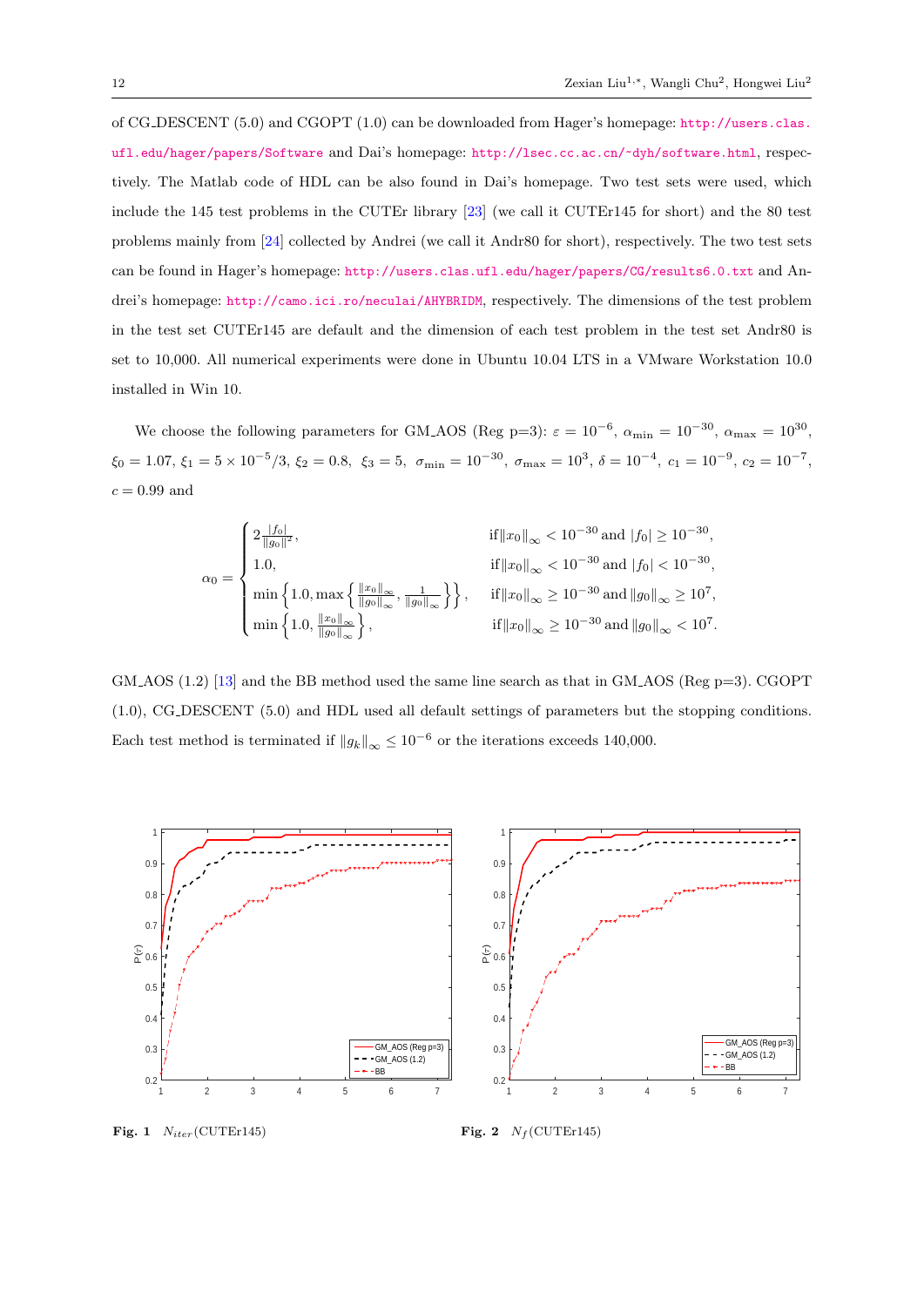

<span id="page-12-0"></span>Fig. 4  $T_{cpu}$ (CUTEr145).

The performance profiles introduced by Dolan and Moré [\[38\]](#page-20-0) were used to display the performance of these methods. In the following figures, " $N_{iter}$ ", " $N_f$ ", " $N_g$ " and " $T_{cpu}$ " represent the number of iterations, the number of function evaluations, the number of gradient evaluations and CPU time (s), respectively.

The numerical experiments are divided into the following four groups.

In the first group of the numerical experiments, we compare the performance of  $GM<sub>-</sub>AOS$  (Reg  $p=3$ ) with that of GM\_AOS (1.2) [\[13\]](#page-19-0) and the BB method on the test set CUTEr145. Figs. [1-](#page-11-0)[4](#page-12-0) present the performance profiles on the test set CUTEr145. As shown in Figs. [1-](#page-11-0)[4,](#page-12-0) we can observe that GM AOS (Reg p=3) performs better than GM AOS (1.2) and is superior very much to the BB method, and GM AOS (1.2) outperforms the BB method. The first group of the numerical experiments indicates that the approximately optimal stepsizes described in Section 2 are quite efficient.



<span id="page-12-1"></span>Fig. 5  $N_{iter}$ 

<span id="page-12-2"></span>Fig. 6  $N_f$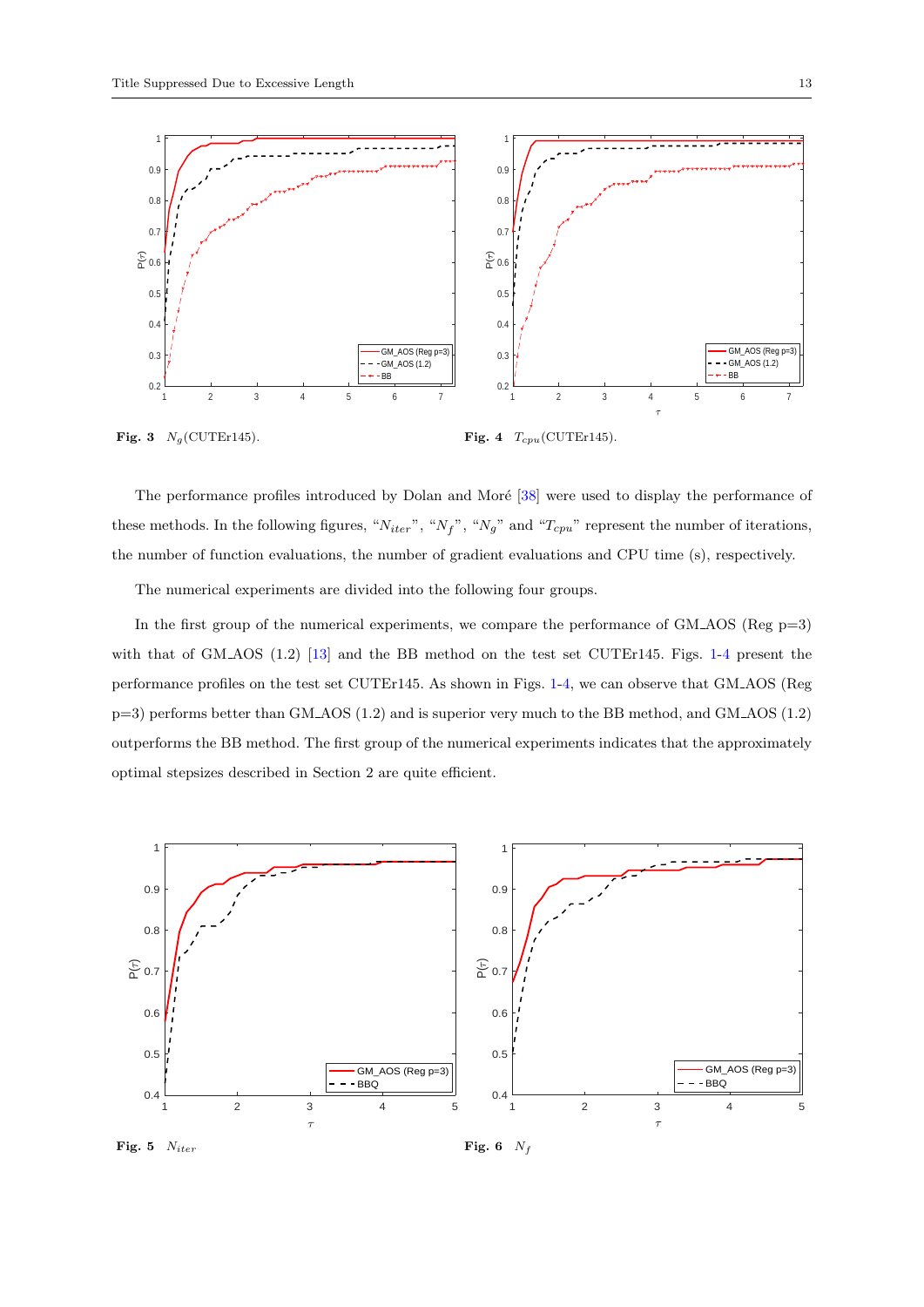

## <span id="page-13-0"></span>Fig. 7  $N_g$

In the second group of the numerical experiments, we compare the numerical performance of GM AOS (Reg p=3) with that of the HDL method [\[16\]](#page-19-3) on the same 147 test problems from the CUTEst library, which can be found in Dai's homepage. We do not compare the performance about the running time due to the fact that the HDL method was implemented by Matlab code and GM AOS (Reg p=3) was implemented by C code. As shown in Fig. [5,](#page-12-1) [6](#page-12-2) and [7,](#page-13-0) we can observed that GM AOS (Reg p=3) is superior to the HDL method in term of the number of iteration, the number of function evaluation and the number of gradient evaluation, while the HDL method has been regarded as an import advance of gradient method.



<span id="page-13-2"></span><span id="page-13-1"></span>In the third group of the numerical experiments, we compare the performance of  $GM<sub>-</sub>AOS$  (Reg p=3) with that of CGOPT  $(1.0)$  on the two test sets CUTEr145 and Andr80. Figs. [8-](#page-13-1)[11](#page-14-0) present the performance profiles on the test set CUTEr145. As shown in Fig. [8,](#page-13-1) we see that GM AOS (Reg p=3) performs much better CGOPT (1.0) in term of  $N_f$ , since GM\_AOS (Reg p=3) solves successfully about 79% test problems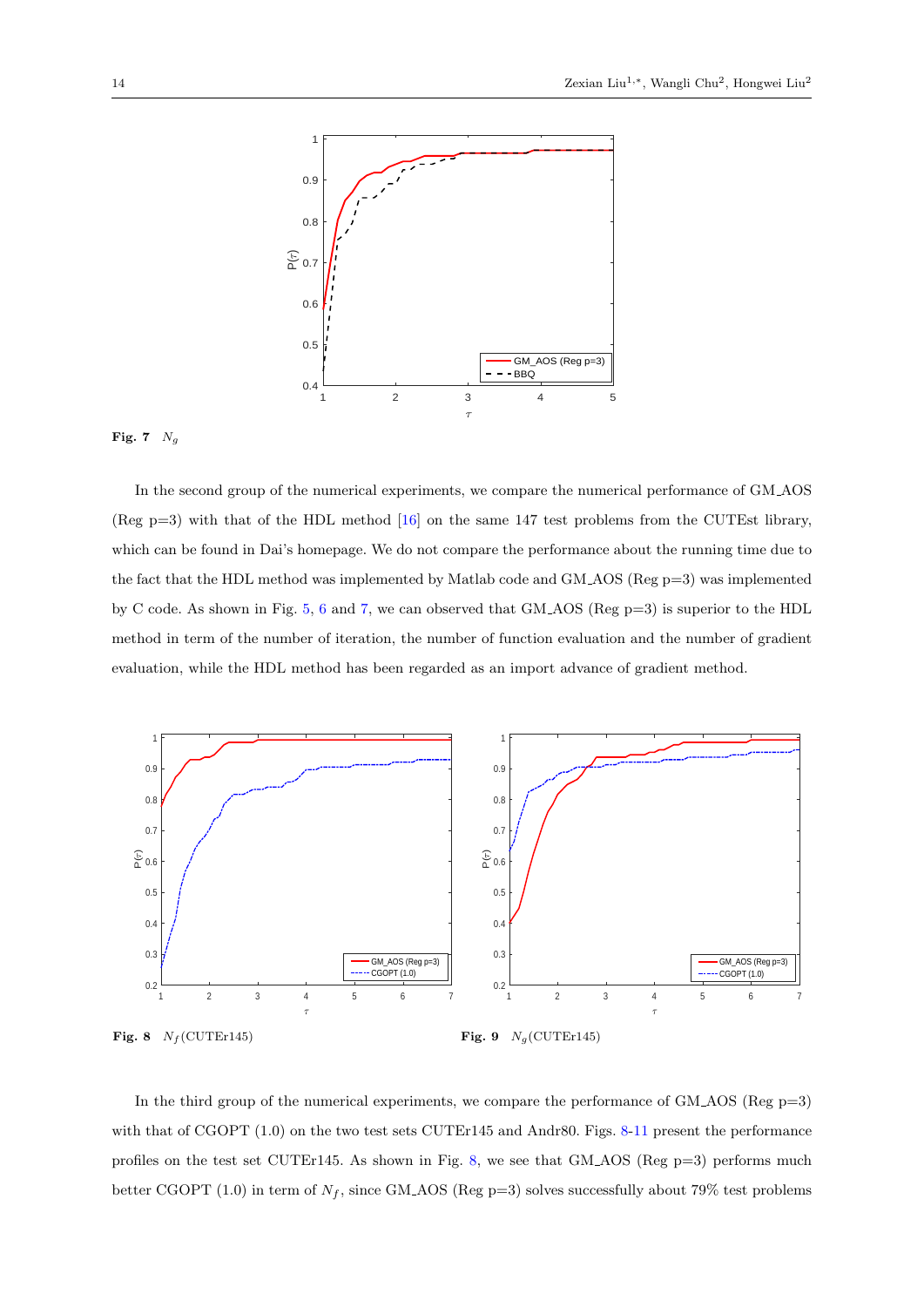

<span id="page-14-1"></span>Fig. 10  $N_f + 3N_g$ (CUTEr145).

<span id="page-14-0"></span>





<span id="page-14-2"></span>Fig. 12  $N_{iter}$ (Andr80)

<span id="page-14-4"></span>Fig. 13  $N_f$  (Andr80)



Fig. 14  $N_g$ (Andr80).

<span id="page-14-3"></span>

GM\_AOS (Reg p=3)  $\cdot$  CGOPT  $(1.0)$ 

0.2 0.3 0.4 0.5  $\mathbb{E}^{0.6}$ 

0.7 0.8 0.9 1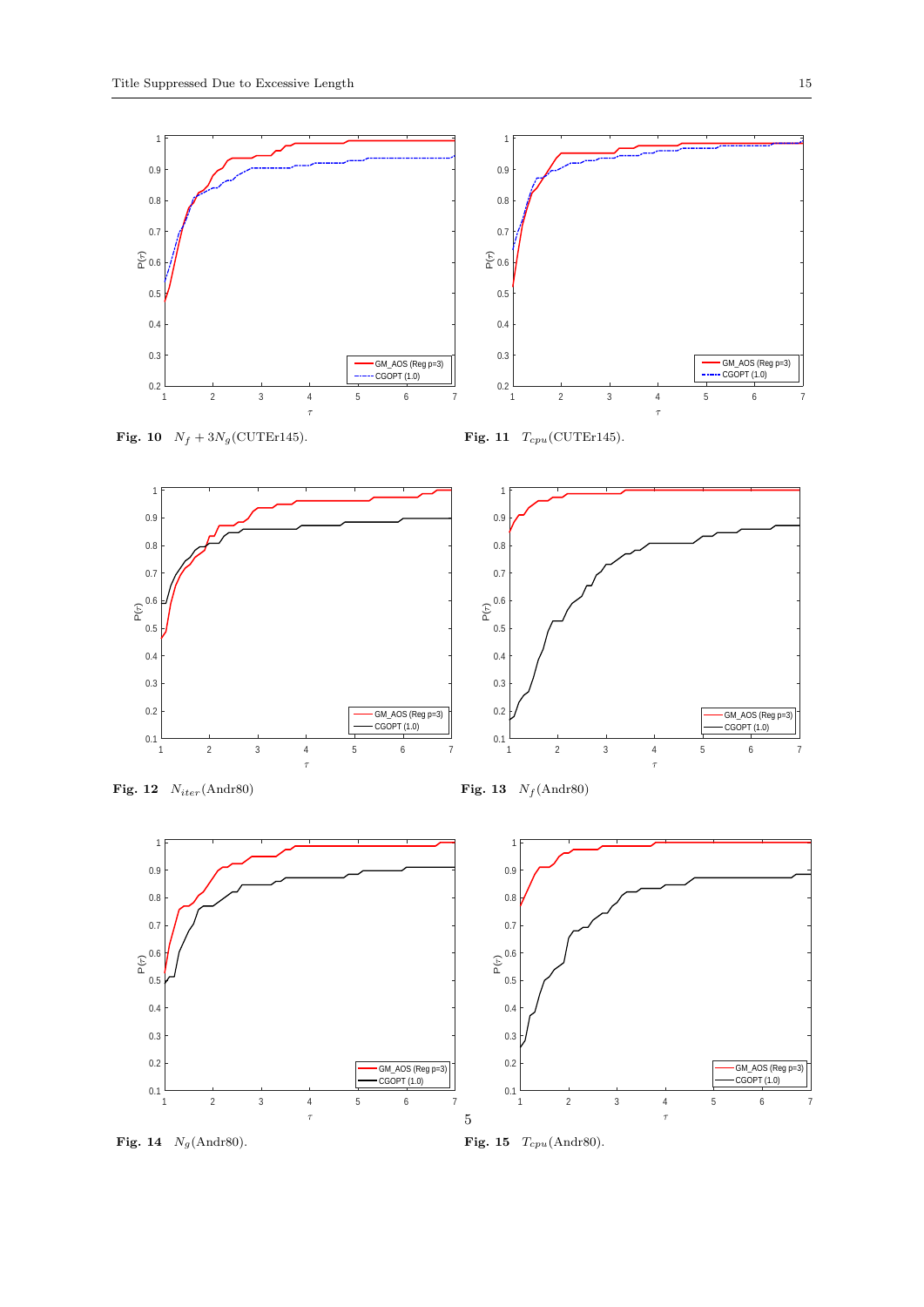with the least function evaluations, while the percentage of CGOPT  $(1.0)$  is only about 38%. Fig. [9](#page-13-2) indicates that GM AOS (Reg p=3) is at a disadvantage over CGOPT (1.0) in term of  $N_g$ , and Fig. [10](#page-14-1) shows that GM AOS (Reg p=3) outperforms slightly CGOPT (1.0) in term of  $N_f + 3N_g$  [\[39\]](#page-20-1). We can observe from Fig. [11](#page-14-0) that GM AOS (Reg p=3) is as fast as CGOPT (1.0). Figs. [12-](#page-14-2)[15](#page-14-3) present the performance profiles on the test set Andr80. As shown in Figs. [12-](#page-14-2)[15,](#page-14-3) we observe that GM AOS (Reg p=3) illustrates huge advantage over CGOPT (1.0) on the test set Andr80. The third group of the numerical experiments indicates that GM AOS (Reg  $p=3$ ) is competitive to CGOPT (1.0) on the test set CUTEr145, and has a significant advantage over CGOPT (1.0) on the test set Andr80.



<span id="page-15-0"></span>Fig. 16  $N_f$ (CUTEr145)

<span id="page-15-2"></span><span id="page-15-1"></span>Fig. 17  $N_g$ (CUTEr145)



<span id="page-15-3"></span>In the fourth group of the numerical experiments, we compare the performance of GM AOS (Reg p=3) with that of CG DESCENT (5.0) on the two test sets CUTEr145 and Andr80. Figs. [16-](#page-15-0)[19](#page-15-1) present the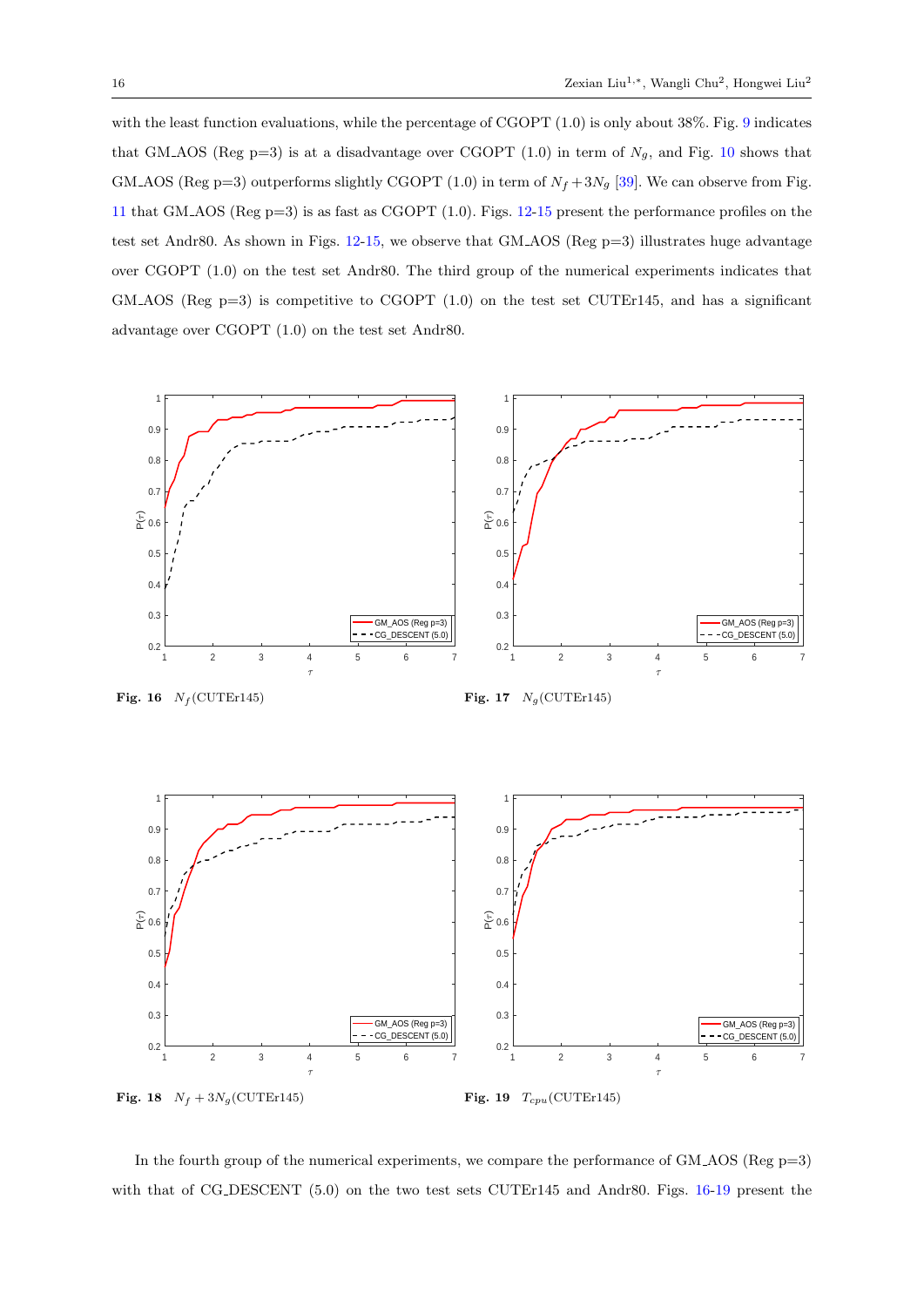<span id="page-16-3"></span><span id="page-16-0"></span>

<span id="page-16-2"></span><span id="page-16-1"></span>performance profiles on the test set CUTEr145. As shown in Fig. [16,](#page-15-0) we see that GM\_AOS (Reg  $p=3$ ) performs better than CG\_DESCENT (5.0) in term of  $N_f$ , since GM\_AOS (Reg p=3) solves successfully about 65% test problems with the least function evaluations, while the percentage of CG DESCENT (5.0) is only about 39%. Fig. [17](#page-15-2) shows that GM AOS (Reg p=3) is at a disadvantage over than CG DESCENT (5.0) in term of  $N_g$ , and Fig. [18](#page-15-3) indicates that GM\_AOS (Reg p=3) outperforms slightly CG\_DESCENT (5.0) in term of  $N_f + 3N_g$  [\[39\]](#page-20-1). We can observe from Fig. [19](#page-15-1) that GM\_AOS (Reg p=3) is as fast as CG DESCENT (5.0). Figs. [20-](#page-16-0)[23](#page-16-1) present the performance profiles on the test set Andr80. As shown in Figs. [20](#page-16-0)[-22,](#page-16-2) we see that GM AOS (Reg p=3) is at a little disadvantage over CG DESCENT (5.0) in term of  $N_{iter}$ , and has a significant performance boost over CG\_DESCENT (5.0) in term of  $N_f$  and  $N_g$ . We also can see that GM\_ $AOS$  (Reg p=3) is faster much than CG\_DESCENT (5.0). The fourth group of the numerical experiments indicates that GM\_AOS (Reg p=3) is competitive to CG\_DESCENT (5.0) on the test set CUTEr145, and has a significant advantage over CG DESCENT (5.0) on the test set Andr80.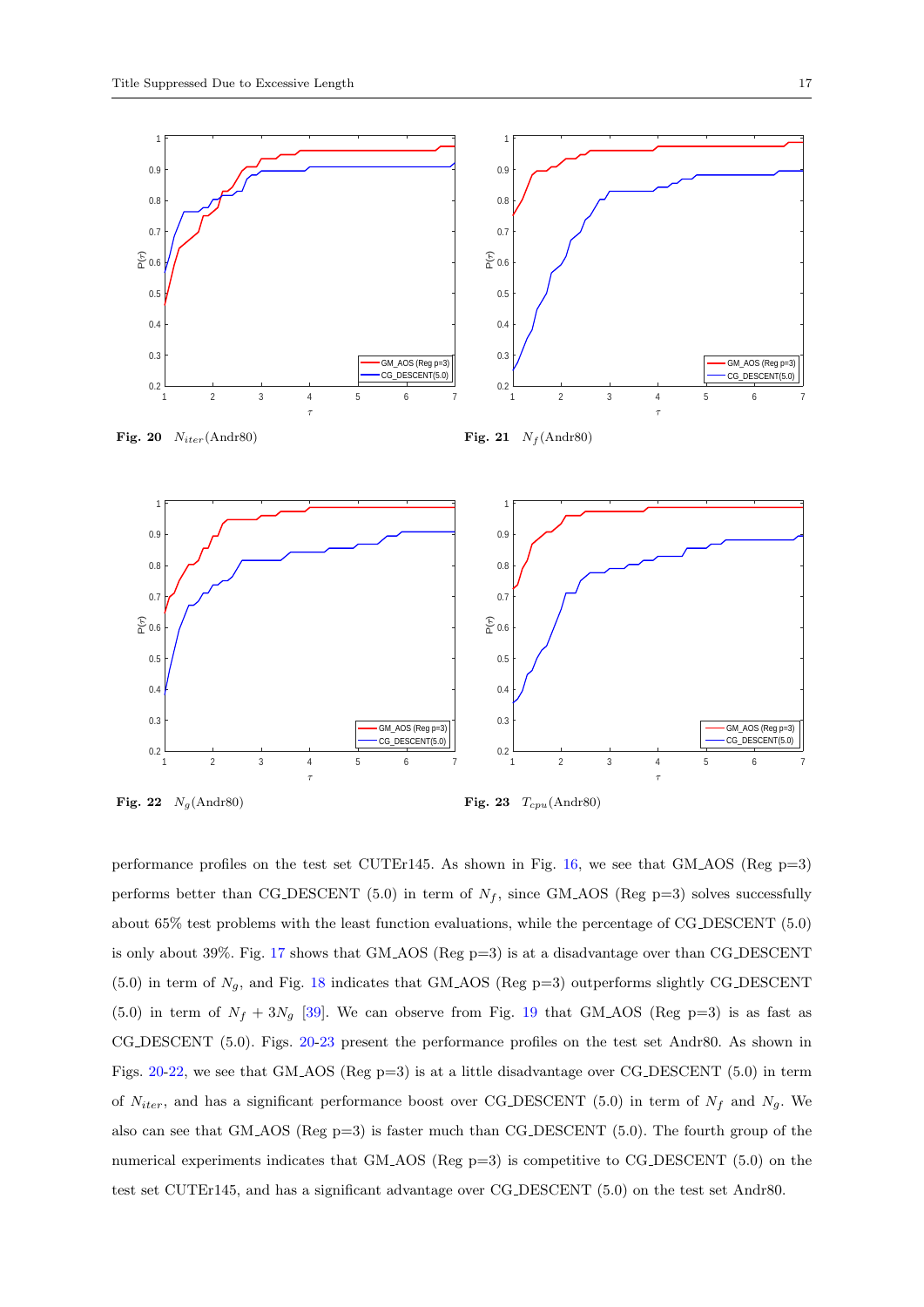As for the reason that GM\_AOS (Reg p=3) has so important improvement over CG\_DESCENT (5.0) and CGOPT (1.0) on Andr80 and is only competitive to CG DESCENT (5.0) and CGOPT (1.0) on CUTEr145, I think that it lies mainly in that most test problems in CUTEr145 is relatively difficult to solve compared to the test problems in Andr80. It seems that one can draw the following conclusion: Gradient methods with approximately optimal stepsize are sufficient for those test problems that are not very ill-conditioned.

Table 1. The number of test problems

<span id="page-17-0"></span>

| Method             |    |    | $N_{\text{linear}} = 0$ $N_{\text{linear}} \le 1$ $N_{\text{linear}} \le 2$ $N_{\text{linear}} \le 3$ |    | total problems       |
|--------------------|----|----|-------------------------------------------------------------------------------------------------------|----|----------------------|
| BB                 | 41 | 46 | 48                                                                                                    | 50 | $145$ (CUTEr $145$ ) |
| $GM_AOS$ (Reg p=3) | 68 | 81 | 85                                                                                                    | 90 | $145$ (CUTEr $145$ ) |

As for the reasons for the surprising numerical performance of GM AOS (Reg p=3), we think that it lies in two aspects: (i)The approximately optimal stepsizes are generated by the approximation models including regularization models and quadratic models at the current iterate  $x_k$ . Since these approximation models possess rich second or higher order infomation of the objection function at the current iterate  $x_k$ , the resulted approximately optimal stepsize is integrated into rich second or higher order infomation properly and thus is very efficient. (ii)The approximately optimal stepsize can readily satisfy Zhang-Hager line search directly in most cases compared to other stepsizes in gradient method, which implies that it requires less much function evaluations and thus save much computational cost. This can be observed in Figs. [2,](#page-11-1) [8,](#page-13-1) [13,](#page-14-4) [16](#page-15-0) and [21.](#page-16-3) Some statistical results can be seen in Table [1,](#page-17-0) where  $N_{\text{linesar}}$  denotes the times that the stepsize is updated by  $(30)$  during all iterations of solving a test problem.  $N_{\text{linesar}} = 0$  indicates the initial stepsize (approximately optimal stepsize or BB stepsize) satisfies [\(27\)](#page-7-2) directly at all iterations and thus Zhang-Hager line search is not invoked at all. As shown in Table [1,](#page-17-0) we can see that there are 68 (out of 145) problems for which Zhang-Hager line search is not invoked at all during the solving process, while the number for the BB method is only 41, and there are 90 (out of 145) problems for each of which the times that Zhang-Hager line search is invoked is less than or equal to 3, while the number for the BB method is only 50. It is observed from the Table [1](#page-17-0) that the approximately optimal stepsizes described in Section 2 satisfy [\(27\)](#page-7-2) in most cases and thus the proposed method requires less much function evaluations.

#### 6 Conclusion and discussion

In this paper, we present an efficient gradient method with approximately optimal stepsizes for unconstrained optimization. In the proposed method, some approximation models including regularization models and quadratic models are exploited carefully to derive approximately optimal stepsizes. The convergence of the proposed methods is analyzed. Extensive numerical results indicates that the proposed method  $GM<sub>+</sub>AOS$  (Reg p=3) is very prosimising.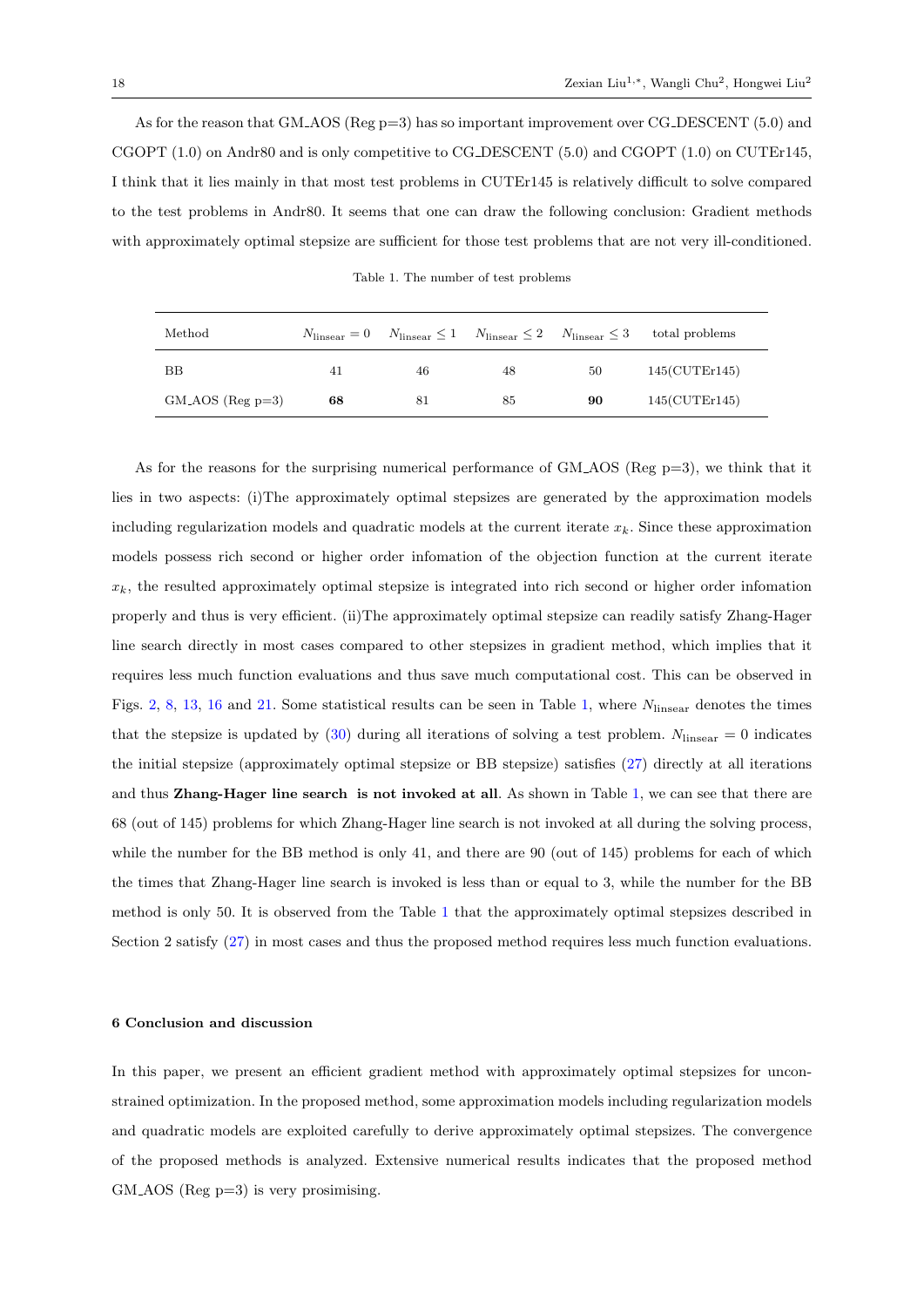Due to the surprising numerical performance, gradient methods with approximately optimal stepsizes can become strong candidates for large scale unconstrained optimization and has potential in constrained optimization and some fields such as machine learning.

Though gradient methods with approximately optimal stepsize is surprisingly efficient, there are still some questions under investigation:

(i)Like the BB method, it is very challenging to explain that gradient methods with approximately optimal stepsizes converge so fast in theory. Does gradient method with approximately optimal stepsize based on quadratic approximation model [\(17\)](#page-5-1) possess Q-linear convergence for convex quadratic minimization? If yes, what conditions should be imposed on the distance  $||B_k - A||$  ? Here A is the Hessian matrix for strictly convex quadratic function.

(ii)Can the type of gradient method with approximately optimal stepsize possess local R-linear convergence or better convergence rate when it is applied to general unconstrained optimization?

Acknowledgements We would like to thank the associate editor and two anonymous referees for their valuable comments. We also would like to thank Professors Hager W. W. and Zhang, H. C. for their C code of CG DESCENT, and thank Professor Dai Y. H. and Dr. Kou C. X. for their C code of CGOPT (1.0). This research is supported by National Science Foundation of China (No. 11901561) and Guizhou Provincial Science and Technology Projects (No. QKHJC-ZK[2022]YB084).

#### References

- <span id="page-18-0"></span>1. Cauchy A. Méthode générale pour la résolution des systéms déquations simultanées. Comp. Rend. Sci. Paris. 1847, 25: 46-89.
- <span id="page-18-1"></span>2. Akaike H. On a successive transformation of probability distribution and its application to the analysis of the optimum gradient method. Ann. Inst. Statist. Math. 1959, 11: 1-17.
- <span id="page-18-2"></span>3. Barzilai J., Borwein J. M. Two-point step size gradient methods. IMA J. Numer. Anal. 1988, 8(1): 141-148.
- <span id="page-18-3"></span>4. Raydan M. On the Barzilai and Borwein choice of steplength for the gradient method. IMA J. Numer. Anal. 1993, 13(3): 321-326.
- <span id="page-18-4"></span>5. Dai Y. H., Liao L. Z. R-linear convergence of the Barzilai and Borwein gradient method. IMA J. Numer. Anal. 2002,  $22(1): 1-10.$
- <span id="page-18-5"></span>6. Li D. W., Sun R. Y. On a faster R-linear convergence rate of the Barzilai-Borwein method. 2020, arXiv preprint arXiv: 2101.00205.
- <span id="page-18-8"></span>7. Dai Y. H., Zhang H. C. An adaptive two-point stepsize gradient algorithm. Numer. Algorithms 2001, 27(4): 377-385.
- <span id="page-18-6"></span>8. Raydan M. The Barzilai and Borwein gradient method for the large scale unconstrained minimization problem. SIAM J. Optim. 1997, 7: 26-33.
- <span id="page-18-7"></span>9. Grippo L., Lamparillo F., Lucidi S. A nonmonotone line search technique for Newton's method. SIAM J. Numer. Anal. 1986, 23: 707-716.
- <span id="page-18-9"></span>10. Dai Y. H., Yuan J. Y., Yuan Y. X. Modified two-point stepsize gradient methods for unconstrained optimization. Comput. Optim. Appl. 2002. 22(1): 103-109.
- <span id="page-18-10"></span>11. Liu Z. X., Liu H. W., Dong X. L. An efficient gradient method with approximate optimal stepsize for the strictly convex quadratic minimization problem. Optimization 2018, 67(3): 427-440.
- <span id="page-18-11"></span>12. Liu Z. X., Liu H. W. An efficient gradient method with approximate optimal stepsize for large-scale unconstrained optimization. Numer. Algorithms 2018, 78(1): 21-39.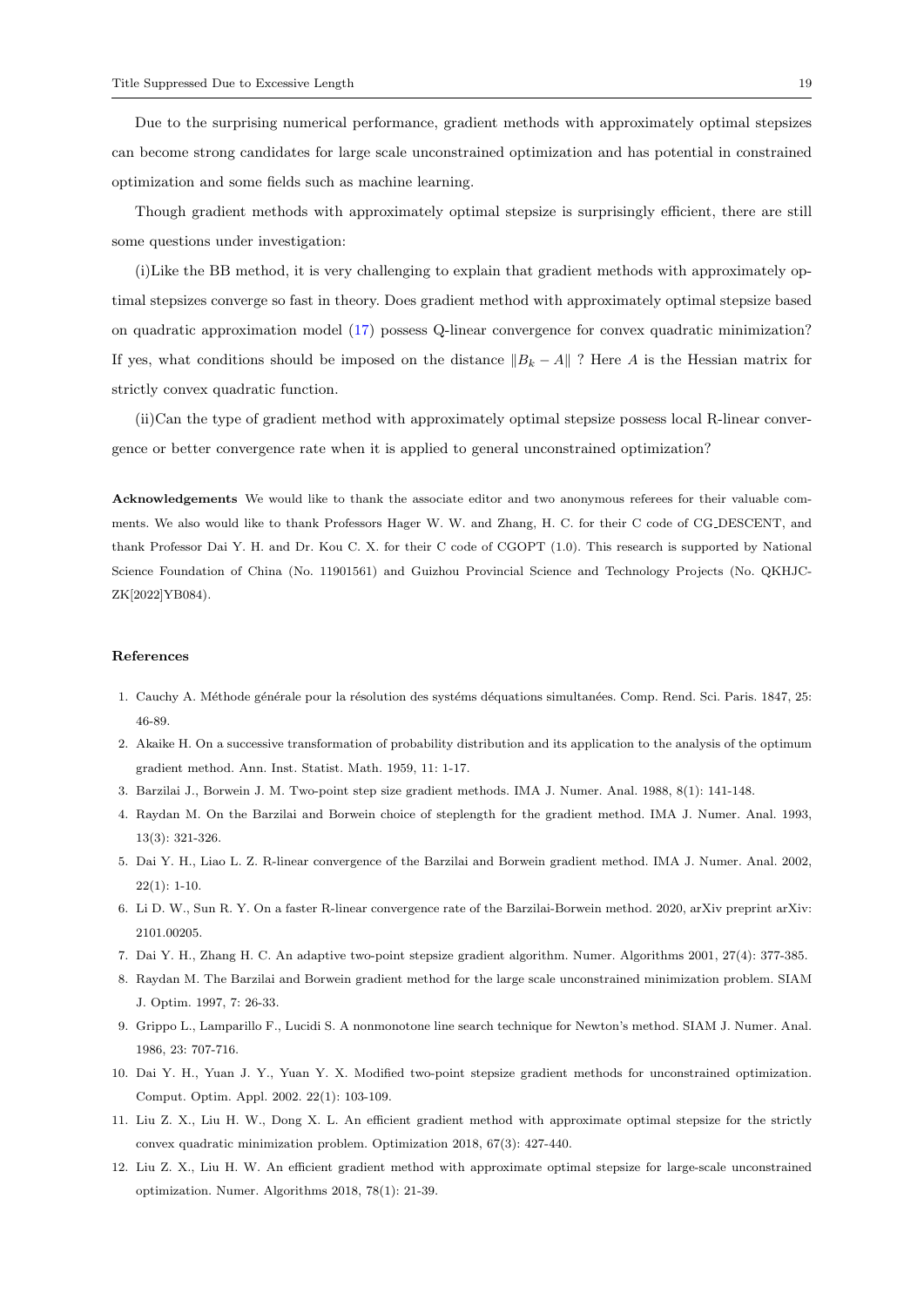- <span id="page-19-0"></span>13. Liu Z. X., Liu H. W. Several efficient gradient methods with approximate optimal stepsizes for large scale unconstrained optimization. J. Comput. Appl. Math. 2018, 328: 400-413.
- <span id="page-19-1"></span>14. Biglari F., Solimanpur M. Scaling on the spectral gradient method. J. Optim. Theory Appl. 2013, 158(2): 626-635.
- <span id="page-19-2"></span>15. Yuan Y. X. A new stepsize for the steepest descent method. J. Comput. Math. 2006, 24: 149-156.
- <span id="page-19-3"></span>16. Huang Y. K., Dai Y. H., Liu X. W. Equipping Barzilai-Borwein method with two dimensional quadratic termination property. SIAM J. Optim. 2021, 31(4): 3068–3096.
- <span id="page-19-4"></span>17. Dai Y. H., Hager W. W., Schittkowski K., et al. The cyclic Barzilai-Borwein method for unconstrained optimization. IMA J. Numer. Anal. 2006, 26(3): 604-627.
- 18. Xiao Y. H., Wang Q. Y., Wang D., et al. Notes on the Dai-Yuan-Yuan modified spectral gradient method. J. Comput. Appl. Math. 2010, 234(10): 2986-2992.
- 19. Nosratipour H., Fard O. S., Borzabadi A. H. An adaptive nonmonotone global Barzilai-Borwein gradient method for unconstrained optimization. Optimization 2017, 66(4): 641-655.
- <span id="page-19-5"></span>20. Miladinović M., Stanimirović P., Miljković S. Scalar correction method for solving large scale unconstrained minimization problems. J. Optim. Theory Appl. 2011, 151(2): 304-320.
- <span id="page-19-6"></span>21. Dai Y. H., Kou C. X. A nonlinear conjugate gradient algorithm with an optimal property and an improved Wolfe line search. SIAM J. Optim. 2013, 23(1): 296-320.
- <span id="page-19-7"></span>22. Hager W. W., Zhang H. C. A new conjugate gradient method with guaranteed descent and an efficient line search. SIAM J. Optim. 2005, 16(1): 170-192.
- <span id="page-19-8"></span>23. Gould N. I. M., Orban D., Toint Ph. L. CUTEr and SifDec: A constrained and unconstrained testing environment, revisited. ACM Trans. Math. Softw. 2003, 29(4): 373-394.
- <span id="page-19-9"></span>24. Andrei, N. An unconstrained optimization test functions collection. Adv. Model. Optim. 2008, 10: 147-161.
- <span id="page-19-10"></span>25. Sun W. Y., Xu. D. A filter-trust-region method based on conic model for unconstrained optimization. Sci. Sin. Math. 2012, 55: 527-543.
- <span id="page-19-11"></span>26. Sun W. Y. Optimization methods for non-quadratic model. Asia-Pac. J. Oper. Res. 1996, 13: 43-63
- <span id="page-19-12"></span>27. Cartis C., Gould N. I., Toint P. L. Adaptive cubic regularisation methods for unconstrained optimization. Part I: motivation, convergence and numerical results. Math. Program. 2011, 127(2): 245-295.
- <span id="page-19-13"></span>28. Cartis C., Gould N. I., Toint P. L. Adaptive cubic regularisation methods for unconstrained optimization. Part II: worst-case function-and derivative-evaluation complexity. Math. Program. 2011, 130(2): 295-319.
- <span id="page-19-14"></span>29. Bianconcini T., Liuzzi G., Morini B. On the use of iterative methods in cubic regularization for unconstrained optimization. Comput. Optim. Appl. 2015, 60(1): 35-57.
- 30. Toint P L. A non-monotone trust-region algorithm for nonlinear optimization subject to convex constraints. Math. Program. 1997, 77(3): 69-94.
- <span id="page-19-15"></span>31. Bianconcini T., Sciandrone M. Q. A cubic regularization algorithm for unconstrained optimization using line search and nonmonotone techniques. Optim. Methods Softw. 2016, 31: 1008-1035.
- <span id="page-19-16"></span>32. Zhang J. Z., Deng N. Y., Chen L. H. New quasi-Newton equation and related methods for unconstrained optimization. J. Optim. Theory Appl. 1999, 102(1): 147-167.
- <span id="page-19-17"></span>33. Cartis C., Gould N. I. M., Toint P. L. Adaptive cubic regularisation methods for unconstrained optimization. Part i: motivation, convergence and numerical results. Math. Program. 2011, 127: 245-295.
- <span id="page-19-18"></span>34. Gould N. I. M, Porcelli M. Updating the regularization parameter in the adaptive cubic regularization algorithm. Comput. Optim. Appl. 2012, 53: 1-22.
- <span id="page-19-19"></span>35. Luengo F., Raydan M. Gradient method with dynamical retards for large-scale optimization problems. Electron. Trans. Numer. Anal. 2003, 16(539): 186–193.
- <span id="page-19-20"></span>36. Zhang H. C., Hager W. W. A nonmonotone line search technique and its application to unconstrained optimization. SIAM J. Optim. 2004, 14(4): 1043-1056.
- <span id="page-19-21"></span>37. Birgin E. G., Martínez J. M., Raydan M. Nonmonotone spectral projected gradient methods for convex sets. SIAM J. Optim. 2000, 10: 1196-1211.